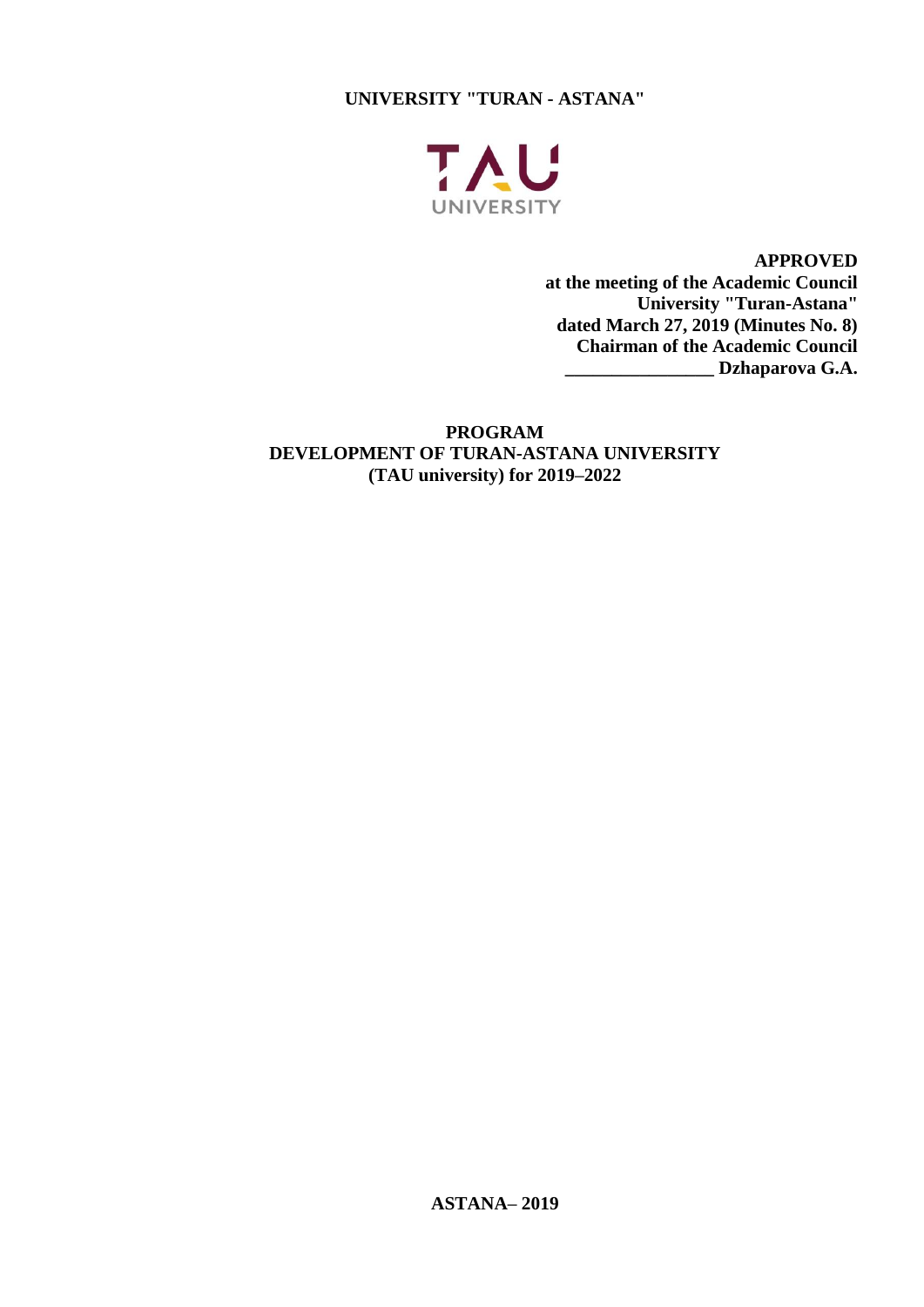### **1. Introduction**

### **1.1Short summary**

In modern economic conditions higher education institutions are rather seriously focused on the features which developed in scientific and educational space at the moment. At the same time higher education institutions try to master survival mechanisms, maintaining sustainable development and having different ways of this development though strategic reference points are in many respects similar because they in general are focused on innovations. Higher educational institutions create various forms of cooperation in the development: complex training of specialists; active participation of students and teachers in carrying out scientific research; formation of the engineering centers; close interaction with employers and partners during creation of innovative and investment communications. Creation of high technologies is possible only by accumulation and mobilization of the intellectual capital of institutions of science and education, at the same time rather powerful situation in this process is allocated for the higher school. Emphasis on high technologies it is important for progress in general, defines the top priority for problems of integration of science and the higher education in the course of innovative development.

The information, research environment forms creative activity of higher educational institutions. Integration of the higher school into scientific and technical space has to be organized and stimulated by means of formation of innovative policy in development of a package of measures for the higher education system. These processes of integration have to form a basis formation of tactics and the strategy of innovative development of an education system in RK.

In modern conditions business is rather trend subject. The top officials of the state constantly speak about development of business and support of enterprise initiatives. In recent years the share of small and medium business in economy remains at the level of 25-27% and the country is faced by a strategic task to bring it to 35% by 2025 and not less than 50% - by 2050. Present 2019 it is planned to reach an indicator as the President of the country N.A. Nazarbayev in the performance at opening of year of youth noted, up to 28.2%. Therefore, for performance of an objective by the head of state, higher educational institutions as sources of development of the human capital, have to take certain steps towards transformation to the universities of enterprise type.

The program is developed within implementation of the Road map of stageby-stage implementation of new legislative rules in educational activity of the Turan Astana university in the first half of the year 2019. The program is based on the priority directions designated in Messages of the President of the Republic of Kazakhstan N.A. Nazarbayev to the people of Kazakhstan, the Plan of the nation of "100 concrete steps on realization of five institutional reforms", the Patriotic act "The Mangilik El", Laws of the Republic of Kazakhstan of "About Education", "About Science" and "About the State Youth Policy".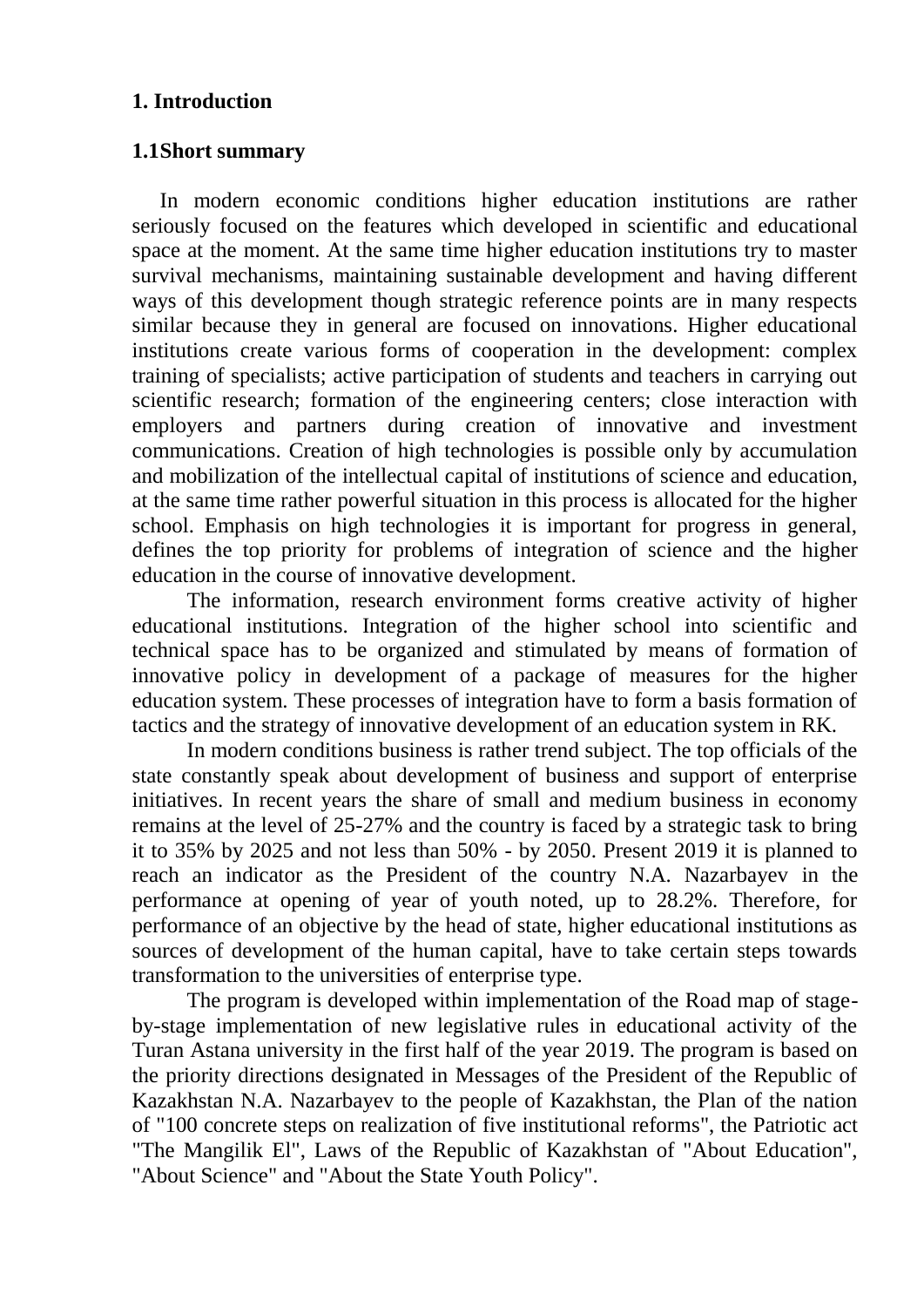## **1.2Passport of the program**

| ProgramName                                             | The program of development of the University "Turan-Astana"<br>(TAU university) for 2019-2022 (hereinafter - the Program)                                                                                                                                                                                                                                |
|---------------------------------------------------------|----------------------------------------------------------------------------------------------------------------------------------------------------------------------------------------------------------------------------------------------------------------------------------------------------------------------------------------------------------|
| Basisfordevelopment<br>Programs                         | Order of the Minister of Education and Science of the Republic of<br>Kazakhstan dated October 25, 2018 No. 590 "On approval of the<br>structure and rules for the elaboration of the development program of<br>the organization of higher and (or) postgraduate education"                                                                               |
| Программа<br>разработчика                               | The working group on elaboration of the Program of development of<br>the TAU university for 2019-2022 approved by the order of the<br>rector of 18.02.2019 No. 01                                                                                                                                                                                        |
| Purposes and tasks of the<br>Program                    | Transformation of TAU university in the university of innovative<br>and enterprise type:<br>1) Transformation of the internal environment of the university;<br>2) Initiation of new types of activity;<br>3) Modification of interaction with the external environment;<br>4) Diversification of financialbase;<br>5) Development of enterpriseculture. |
| Terms and stages of<br>implementation of the<br>Program | $2019 - 2022$                                                                                                                                                                                                                                                                                                                                            |
| Financingsources                                        | Own funds of the university and also other means which are not<br>forbidden by the legislation of the Republic of Kazakhstan will be<br>allocated for implementation of the Program in 2019 - 2022. The<br>total costs of implementation of the Program will make 1.5 billion<br>tenges                                                                  |

#### **2. The description of prospects of TAU university taking into account current state and long-term goals**

To "TAU university" now at full speed there is a transformation of the internal environment which provides effective use of all types of resources, the correct functioning of management, reengineering of internal and external business processes, a student based of educational process and modernization of material and technical resources. Reorganization of educational process under new enterprise model of the university is respectively carried out, harmoniously uniting science, education and innovations. Educational programs of the university within use of the modular principles where there is a strengthening of cross-disciplinary communications and the strengthened reduction of unclaimed disciplines gain the development. Additional educational programs (minor) for formation of enterprise skills at students take root.

In "TAU university" much attention is paid to search of strategic partners in the local and global world, to adjustment of external relations on model of a threefold spiral. In work with partners we use the strategy of "win-win" and we do not wait until they come to us, and we offer mutually beneficial cooperation. In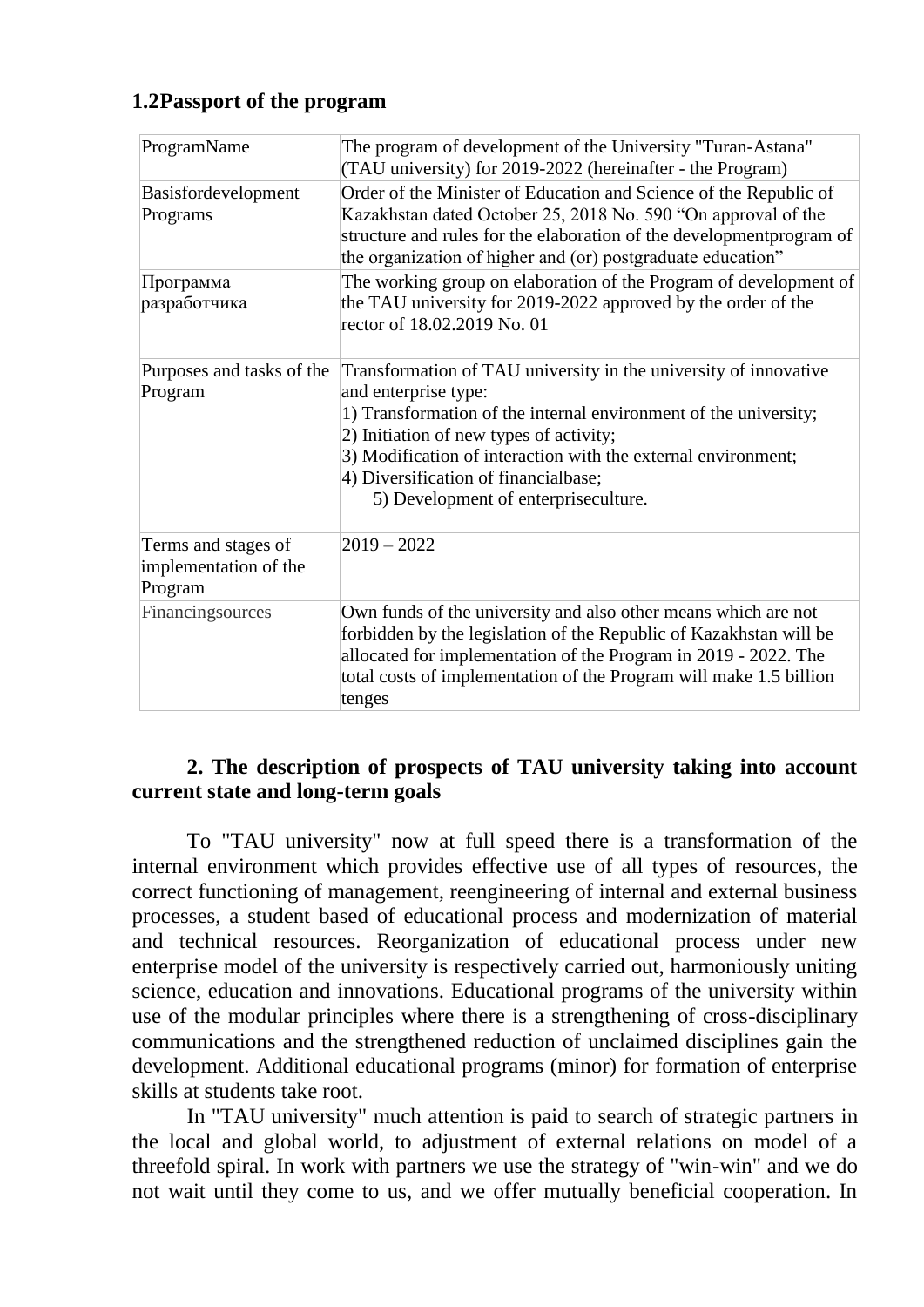this question we try to be irrepressible and we form the new culture of relationship with partners. So we created community of graduates and also we work on opening the Endowment of fund. Thanks to such approach, current academic year a share of foreign students increased by 4 times and also within the Foundation program listeners from Bangladesh are accepted. Only for the first half of the year of the current academic year 5 foreign experts from Spain, Turkey, Russia were invited and Bulgaria for reading special enterprise courses, the activity on the academic mobility of TS and students with domestic and foreign higher education institutions grew twice. Practice and dual training is also provided thanks to modification of interaction with the external environment.

Much attention is paid to corporate culture as it is well-known that the effect of cultural norms is stronger than from any other influence. Experts in the field of management claim that 80% of success of any organization depend on its corporate culture. Therefore, in "TAU university" we form enterprise culture, creating the atmosphere in which self-development, self-improvement and self-realization of the personality plays a key role. Not only the professional, but also humanitarian and social human capital capable in the competitive environment to creative and innovative activity is formed. To collective and students we impart model of independent way of thinking, the problem of formation of innovative and enterprise thinking is put equally before them. The idea of business and innovations at the university turns into the special etos penetrating everyone and everything club spaces for intellectuals are created, informal meetings with successful businessmen are organized.

"TAU university" sets ambitious goals in the strategic development plan till 2022. In the next three years the university plans to create not less than 5 small innovative enterprises. Income of the university gained from scientific and business activity will raise up to 20%.

In the subsequent, in process of strengthening of enterprise culture at the university, each teacher will strive for the status of the teacher-businessman, actively applying backs technologies. The number of scientific publications in the indexed foreign magazines will increase up to 45 units a year. Departments and faculties of the university will become the enterprise divisions leaving to the external environment with new programs and the relations, stimulating the third sources of income.

The contingent of students at the university will raise by 1.5-2 times. In structure of the contingent of the foreign students studying a share will make not less than 10%, and the share of students of the final years which are engaged in business will reach 60%. Achievement of all these indicators has to promote increase in the given social support to teachers and students and also annual growth of the salary of TS by 15-20%.

## **3. Block of analytical and predictive justification of the Program**

**3.1 Analysis of a condition of activity of TAU university, key problems and their reasons**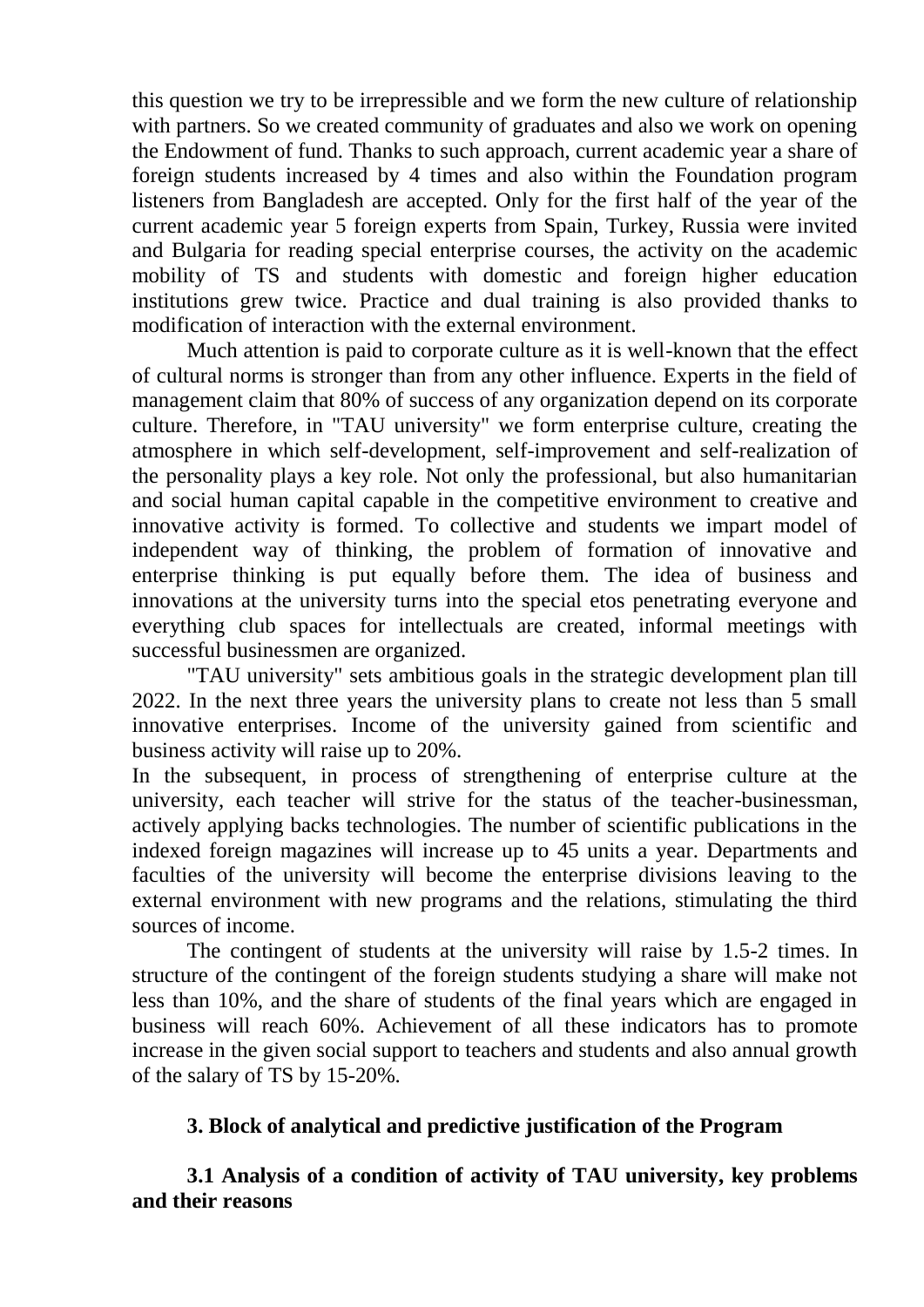The University Turan Astana institution is structural unit of educational corporation "Turan". Activity of the Turan Astana University is carried out on the basis of the Charter and according to the State license (AA No. 0000355 series) of April 26, 2004 on 16 specialties of a bachelor degree, 10 specialties of a magistracy and 1 specialty of doctoral studies.

The contingent of students of higher education institution makes 2574 people, of them 2034 students of a bachelor degree, 534 undergraduates and 6 doctoral candidates of PhD, including 56 foreign students from the FSU and beyond and also 5 listeners according to the program of prehigh school preparation. Generally, the contingent of foreign students is made by citizens of the CIS countries: Azerbaijan, Uzbekistan, Russia, Kyrgyzstan, Uzbekistan, Tajikistan. Also students from foreign countries are trained: Mongolia, Grenada, China, Turkey, Bangladesh.

The analysis of structure of the budget shows that the wages fund is the main share of 56.05%. Process of formation of the budget of the university the current year includes determination of profitable and account base and is based on the principles of the budgetary balance. Sources are both the budgetary financing of the state educational order, and income from rendering paid educational services, performance of the research and other works which are not contradicting the legislation.

The university is stable financially that provides improvement of quality of education and services for students. In general all revenues of the university are directed to maintenance of its academic purposes and programs.

The university has three academic buildings with a total area of 9435.4 sq.m. The total educational area is 5536.2 sq.m. Construction of the new academic building with a total area more than 7000 sq.m is begun. All educational and laboratory base applied in educational process is equipped with the 36th multimedia equipment (26 projectors and 10 interactive boards), networks of a video conferencing in conference rooms, educational television (10 TVs) are unrolled. All divisions of the university are equipped with computers, printers, audio-video the equipment. The gym is equipped with apparatuses, the sport stock necessary for exercises and sport. Besides, at the university the system of digital security video surveillance consisting of 70 cameras from them internal cameras – 56, external – 14 works. This system covers all buildings and the hostel, gives an opportunity to a security police to carry out monitoring of the protected object in real time and to react timely to situations. The total quantity of units of ADP equipment at the university in 2018-19 academic year made 275 units. They have Internet access and are connected by a single local area network, with the high throughput of data exchange of 100 Mbit/sec., 14 WI-FI zones for free access in the Internet are organized. The university has the publishing center equipped with the modern equipment. 100% updating of the typographical equipment was made in 2018 for the sum more than 12 million tenges. The general library stock makes 259224 units of editions, of them in Kazakh of 145277 units of editions.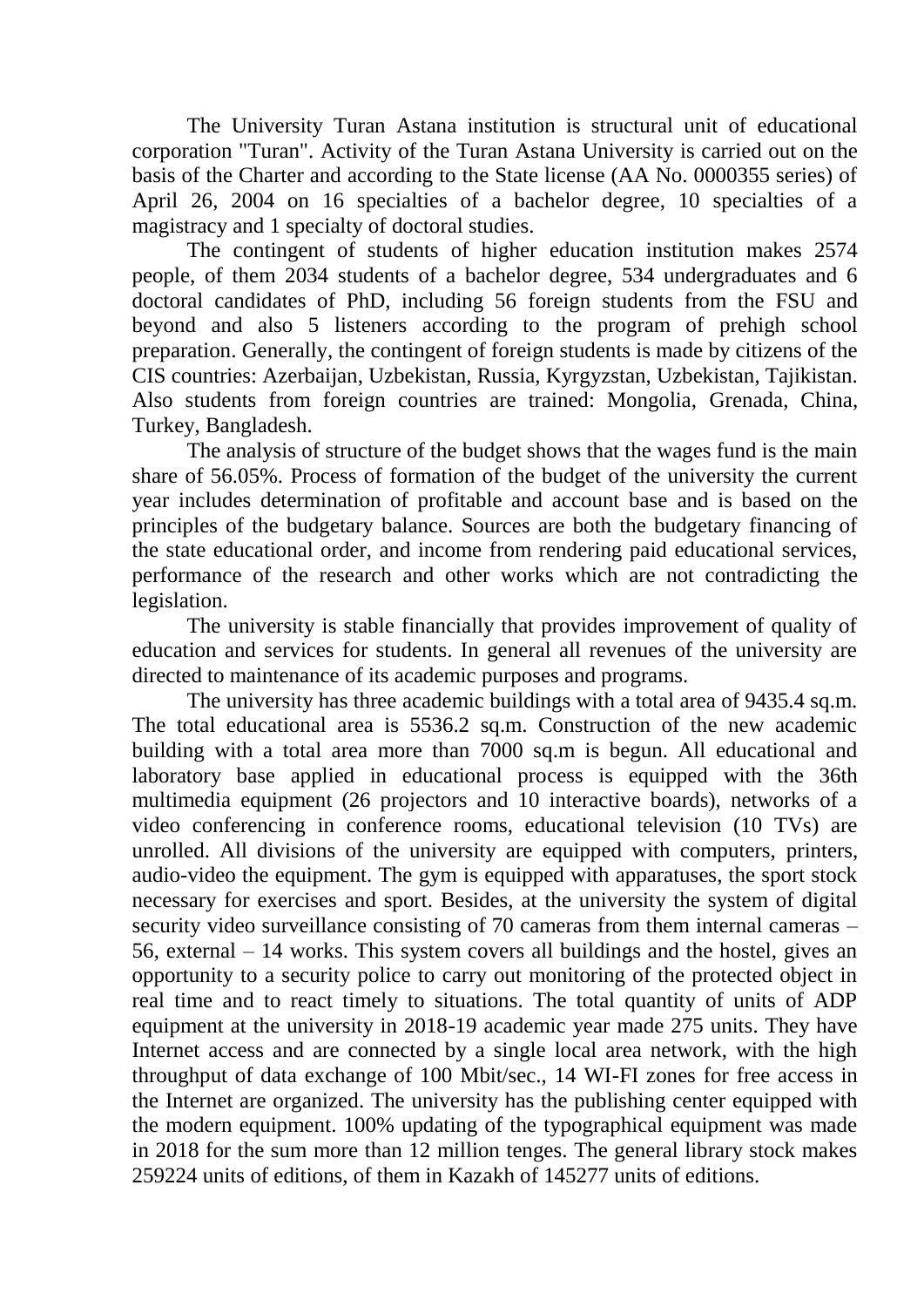In TAU university a number of the information systems which are based on corporate network successfully functions:

- automated information system of management of educational process of AIS "Platonus";

- a high school node of a digital library of KABIS agrarian and industrial Complex with interface unit of external data exchange through the Internet;

- corporate e-mail.

The university follows standards of business ethics, according to the Code of Corporate culture. The code contains the rules and standards of behavior distributed to all members of staff of the university irrespective of a post, the status and the place of stay – as inside, and out of the university. Following to the principles of honesty, professionalism, justice and goodwill and increase in image of the university means standards of behavior.

By results of examinations of students during the period from 2015 to 2018 the percent of quality fluctuates from 75 to 87 percent, and progress level from 88.8 to 100 percent.

The general contingent of reception of 2018 made 1030 people. On a bachelor degree 719 people, came to a magistracy 306 people and 4 persons in doctoral studies.

The administration of TAU university pays much attention to social and financial support of students. The main positions of ensuring needs of various groups of students are reflected in a social package for students. On a grant of the rector of the Turan Astana university in 2018 were accepted on a bachelor degree of 50 people from whom 40 are owners of the signs "Three-copecks Piece Belg \_". More than 200 entrants as rendering social support were provided discounts for training in the amount of 10 up to 70 percent.

Thus, the analysis of a status of activity of TAU university, key problems and their reasons defines the following.

### **1. Strengths:**

1) the high general rating of higher education institution according to HAOKO;

2) institutional accreditation for five years is undergone successfully;

3) all 27 educational programs have successful accreditation for a period of 3 and 5 years;

4) rather good material and technical resources of the university;

5) stable financial position of the university;

6) rather high degree of independence of the university in comparison with the state universities;

7) flexible control system of the university;

8) the existence of business incubator promoting to achievement of the goal in transformation to the university of innovative and enterprise type.

#### **2. Weaknesses:**

1) the weak organization of research, innovative activity at the university (weak printing activity in the editions indexed in Web of Science and Scopus; low extent of participation in the international scientific projects and foreign conferences; low index of citing publications of staff of the university; low level of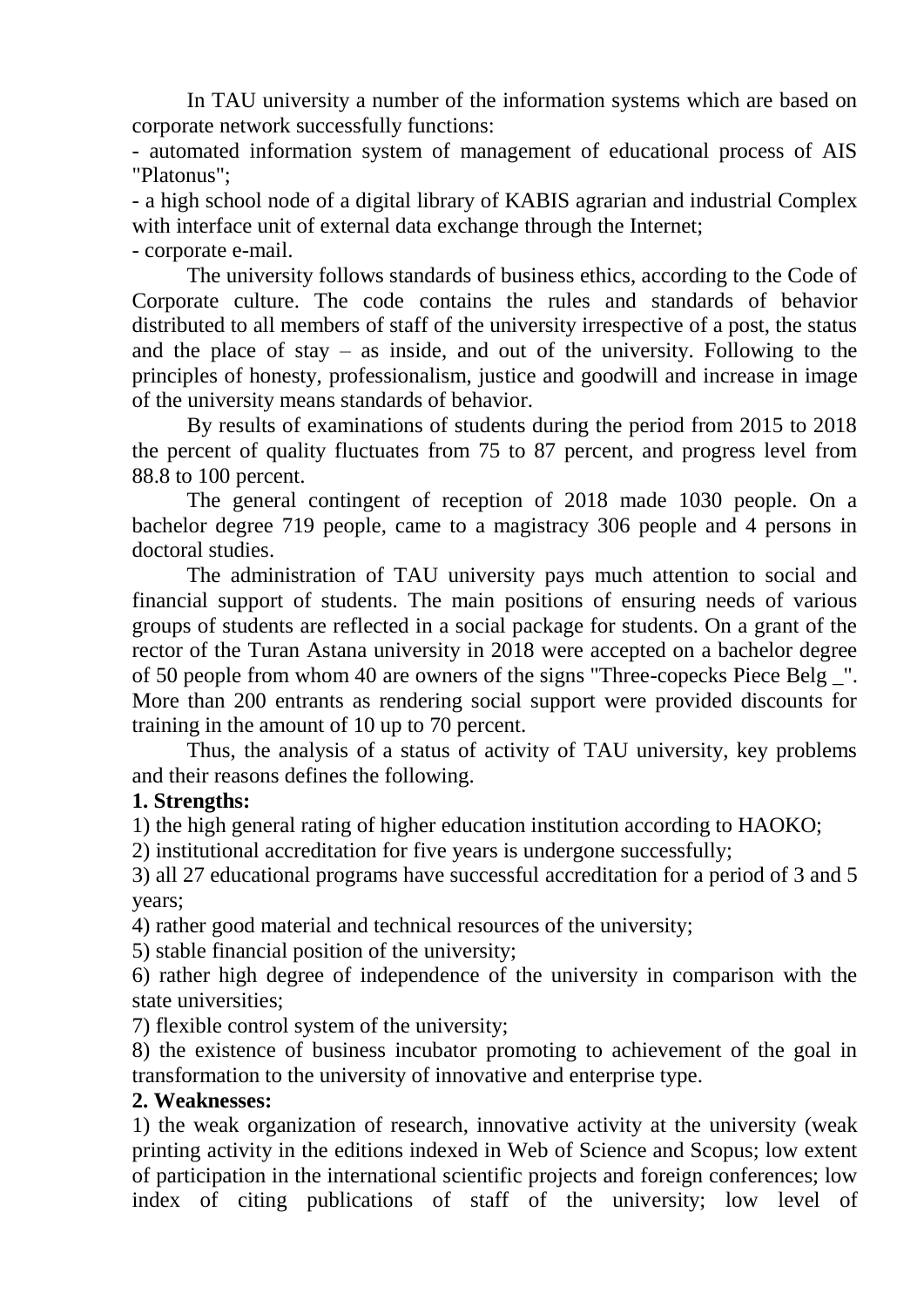commercialization of innovative projects and scientific developments of scientists of the university; weak interaction with representatives of business by orders for research performance);

2) weak orientation to the international activity, insufficiency of joint educational programs, mobility of TS and students;

3) low share of foreign students;

4) insufficient level of integration of educational process with science, production and the knowledge-intensive business;

5) the system and instruments of marketing in various activities of the university is insufficiently developed;

6) absence of military department at the university

# **3. Opportunities**

1) receiving and use of non-budgetary sources of financing by the university due to diversification of sources of income and initiation of other types of activity (advance of startups, creation of legal entities, commercialization of scientific developments, an endowment fund, etc.);

2) ensuring high-quality breakthrough in development of the university in all activities of the university thanks to transformation process;

3) participation in processes of the international integration, orientation to passing of the international accreditation of the university;

4) adaptation of educational programs to professional standards taking into account the interests of key employers;

5) development of remote and electronic educational technologies

6) development of a system of additional education (soft skills, business incubator, science and technology park, business school, etc.);

7) construction of the new academic building for improvement of conditions of training and work.

## **4. Threats**

1) decrease in financing, reduction of staff, deterioration in conditions and level of compensation in connection with deterioration in economy in general in the republic and the world;

2) the new requirements of the state to quality of education realized via various instruments of control (requirements of bylaws, licensing, preventive control of efficiency of higher education institutions, accreditation, ratings, etc.);

3) decrease in competitiveness of the graduate and higher education institution in education market depending on its environment and the pursued policy the state in the field of the higher education.

## **3.2 Assessment of innovative potential of the TAU university group**

In TAU university 2 faculties and 7 departments where 123 teachers from whom 120 people are regular and 3 part-time workers work function. Personnel structure is one of the main components of innovative capacity of the university.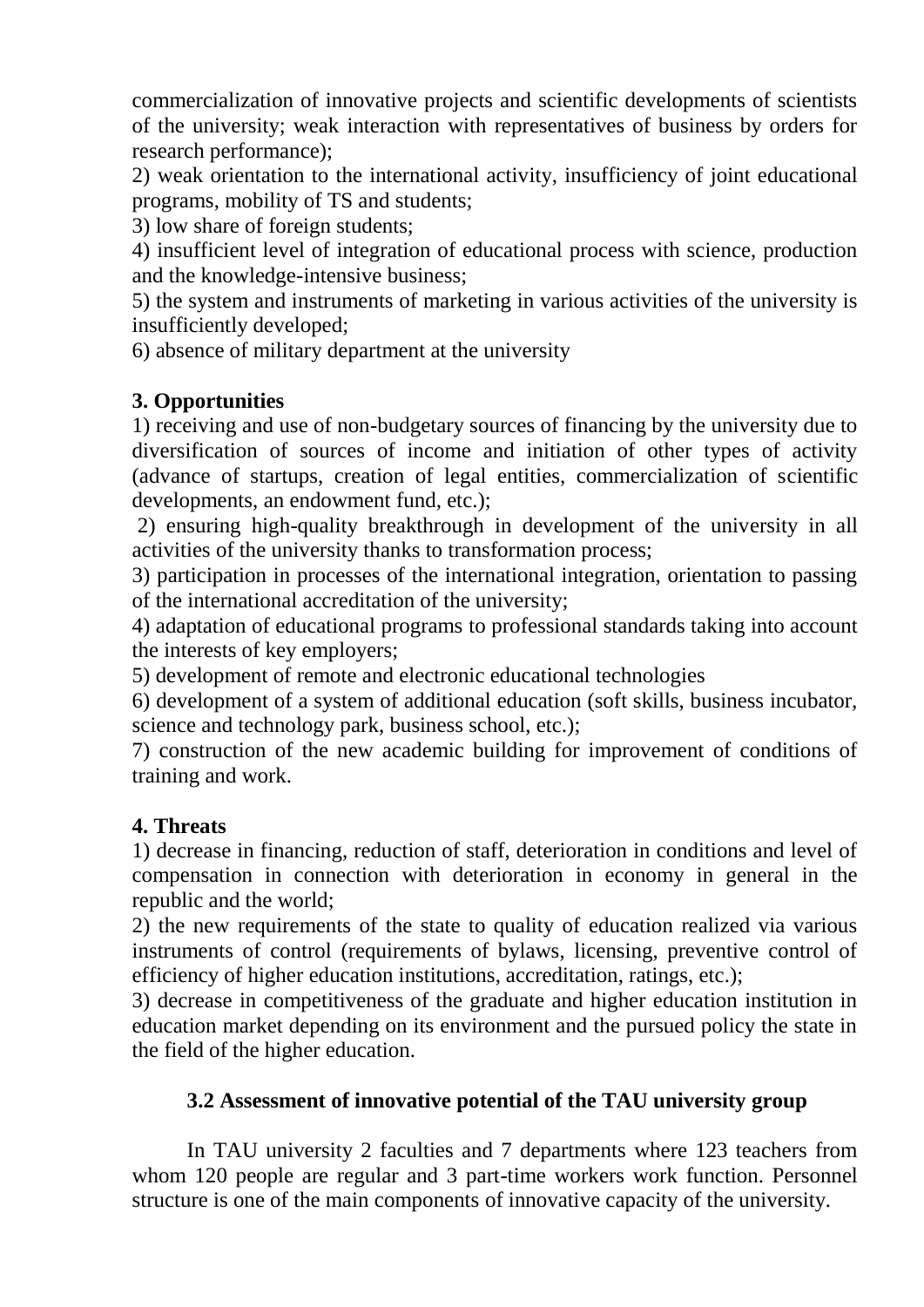Qualitative structure made 17 doctors of science, 46 candidates of science, 3 PhD, 48 masters and 9 experts, 10 professors and 19 associate professors. More than 52% of list of teachers I have academic degrees.

Average age of TS of the university is 48 years that is rather high rate reflecting the potential of collective of the university. As a part of TS of the university 1 academician of National academy of natural sciences of RK, 1 acting member of Academy of military sciences of the Russian Federation, 9 owners of a rank "The Best Teacher of Higher Education Institution", 1 veteran of work, 1 Enbekardager, 4 owners of the breastplate "Y. Altynsarin" and 3 honorable educators, etc. work.

At faculties and TS departments research works on 17 directions of the covering 7 various areas are conducted. Only for 2018 TS of the university is published 14 textbooks and manuals, 9 monographs, 17 scientific articles in Scopus, 34 articles are published in scientific magazines from the KKSON list of Ministry of education and scienceRK, 12 articles in the magazines entering the RINTs list are received 4 copyright certificates. Teachers in 10 student scientific circles prepared 27 winner students of various scientific competitions, the Olympic Games and a conference of republican and international level. The business incubator carries out work with 153 students who wish to study skills of business and to have in the future own business.

The department of science and commercialization systematically carries out monitoring of effectiveness of performance of research. For 2018-2020 Contracts for the scientific research financed by MOE RK on the subjects "Activation of Public Consciousness by Correction of Maintenance of Basic Concepts and Conceptual Changes" worth 15.9 million tenges are signed and "In the context of "The m әңгілік ate the prospects of demographic development of regions of Kazakhstan" on 20.1 million tenges. Besides, research work on the subject "Assessment of Appeal of the Agricultural Enterprises to Development and Implementation of the Project" which is financed by IP eternal country worth 1.5 million tenges is performed.

Scientific achievements and innovations are submitted for discussion in various scientific actions. So, in 2018 it is carried out 1 international conference, 13 scientific seminars from which 4 with participation of experts from the foreign and neighboring countries. Besides, 12 master classes and meetings at a round table on various hot topics are held.

In the second half of the year 2018-19 academic years the internal Competition on carrying out scientific research of TS at the expense of a grant of the Rector of the university was for the first time announced. By results of a competition 3 applicants from among skilled professors and associate professors of the university became owners of such grant.

Besides, the department of science and commercialization initiated opening of scientific and practical school "Analitik" and international laboratory of regional researches and city planning which co-director is professor of Higher School of Economics National Research University (Moscow) I. Ilyina. Within work of data of structures two scientific projects of grant financing of Ministry of education and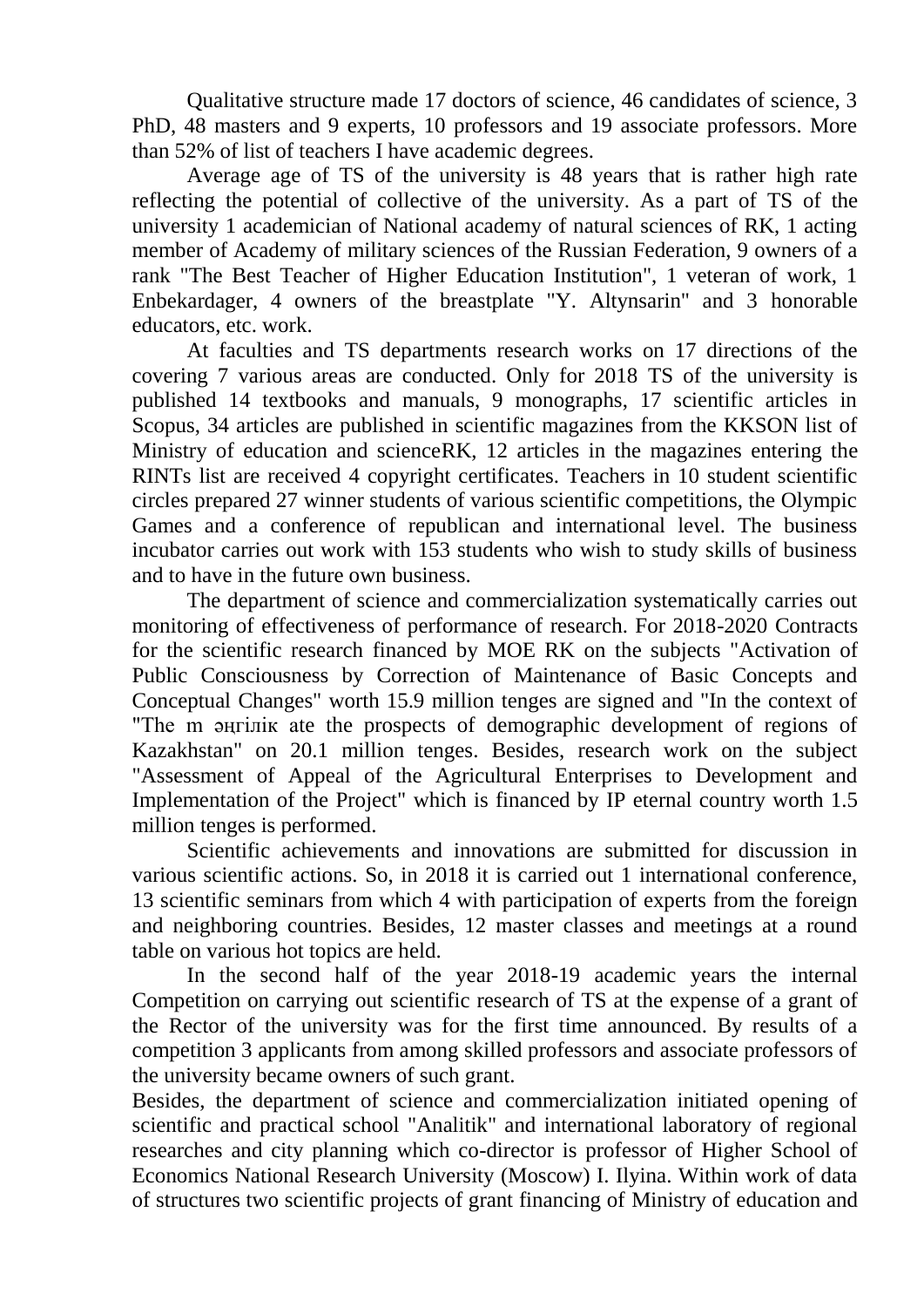science RK are carried out, courses trainings for TS are carried out, monographs are published, students are involved in scientific work, contacts with partners are come.

#### **3.3 Forecast of trends of change of labor market for the needs for shots**

Now we observe transformation of our civilization, in the world there are huge changes, new risks and new opportunities appear. The president of the country N.A. Nazarbayev in the performance at the XI Astana economic forum listed five megatrends of development of the modern world which includes transformation of global labor market, demanding reforming of education which means transition from practice of transfer of knowledge to formation of skills of creative thinking, to ability to find the necessary information and to truly use it. Speed of technical progress demands from the modern person of mental mobility, readiness to master new professions, to study continuously. There is no former stability in labor market any more and will not be. According to forecasts of experts in blizhashy 10-12 years in the world of work from 400 to 800 million people will lose and their jobs will be replaced by robots, about one hundred specialties will disappear and about two hundred new will appear. Therefore perhaps it is time also to us, to the universities to build new strategy in training.

One of the main objectives of TAU university is assistance to employment of graduates, to give the chance to graduates to obtain objective, timely and relevant information about labor market, vacancies, to promote definition to graduates of base of practice in the specialty with prospect on further employment.

#### **We carried out the analysis of employment of graduates of the university for 2016-2018.**



So, the analysis showed that the level of employment of graduates in 2016 was-71.92%, 2017 - 75.21%, in 2018 – 84.6%. In general the tendency to growth is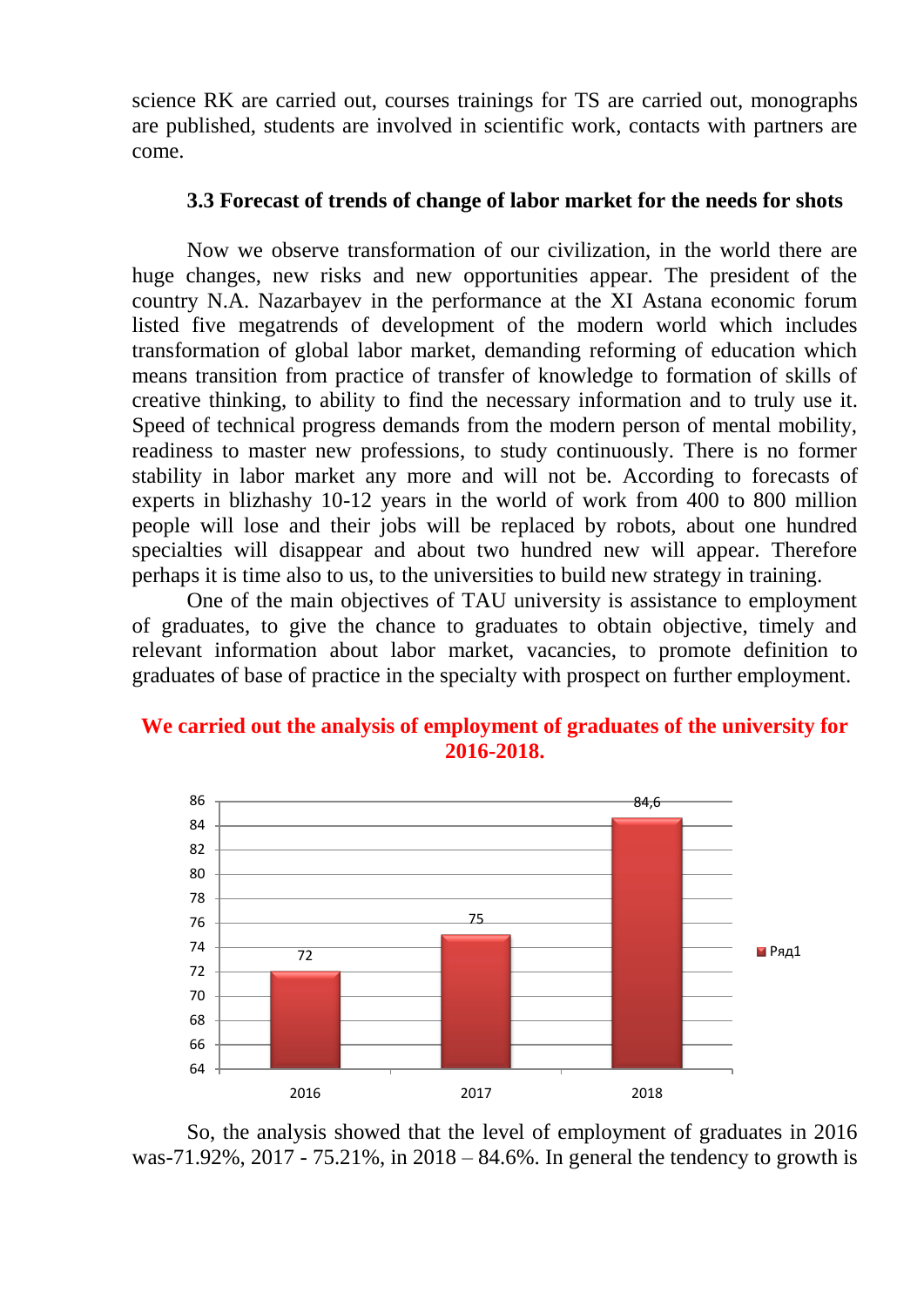observed if in 2017 growth was 3%, then in 2018 already 10% in comparison with last year.



**Indicators of employment of graduates of TAU during 2018 in OP (bachelor degree)**

On the basis of this drawing it is visible that graduates on specialties:

"Information systems", "Assessment", "International law", "VTPO" are employed - 100 - 98% the best result show specialties (97-80%), "Economy", "Law", "Tourism", "GMU", "KYaL", "Finance" and Design.

If to consider unemploymentof graduates from a position of a field of activity, then a picture following.

| $N_2$ | <b>Field of Activity Share</b> | $\frac{0}{0}$ |
|-------|--------------------------------|---------------|
|       | Financial organizations        | 21,2          |
|       | National companies             |               |
| 3     | Public institutions            | 34            |
| 4     | International companies        | 0,5           |
|       | On)                            | 18,2          |
| 6     | Continue training              | 3,7           |
|       | In job searches                | 15,4          |

Apparently from the table, 34% of our graduates work in various public institutions, 21.2% work in the financial organizations and only 18.2% are engaged in own business. In the long term about 60% are planned to finish a share of the graduates occupied with own business.

In the near future under the influence of technological revolution and other factors of the external environment other labor market where many present professions will disappear from labor market will be created, there will be new,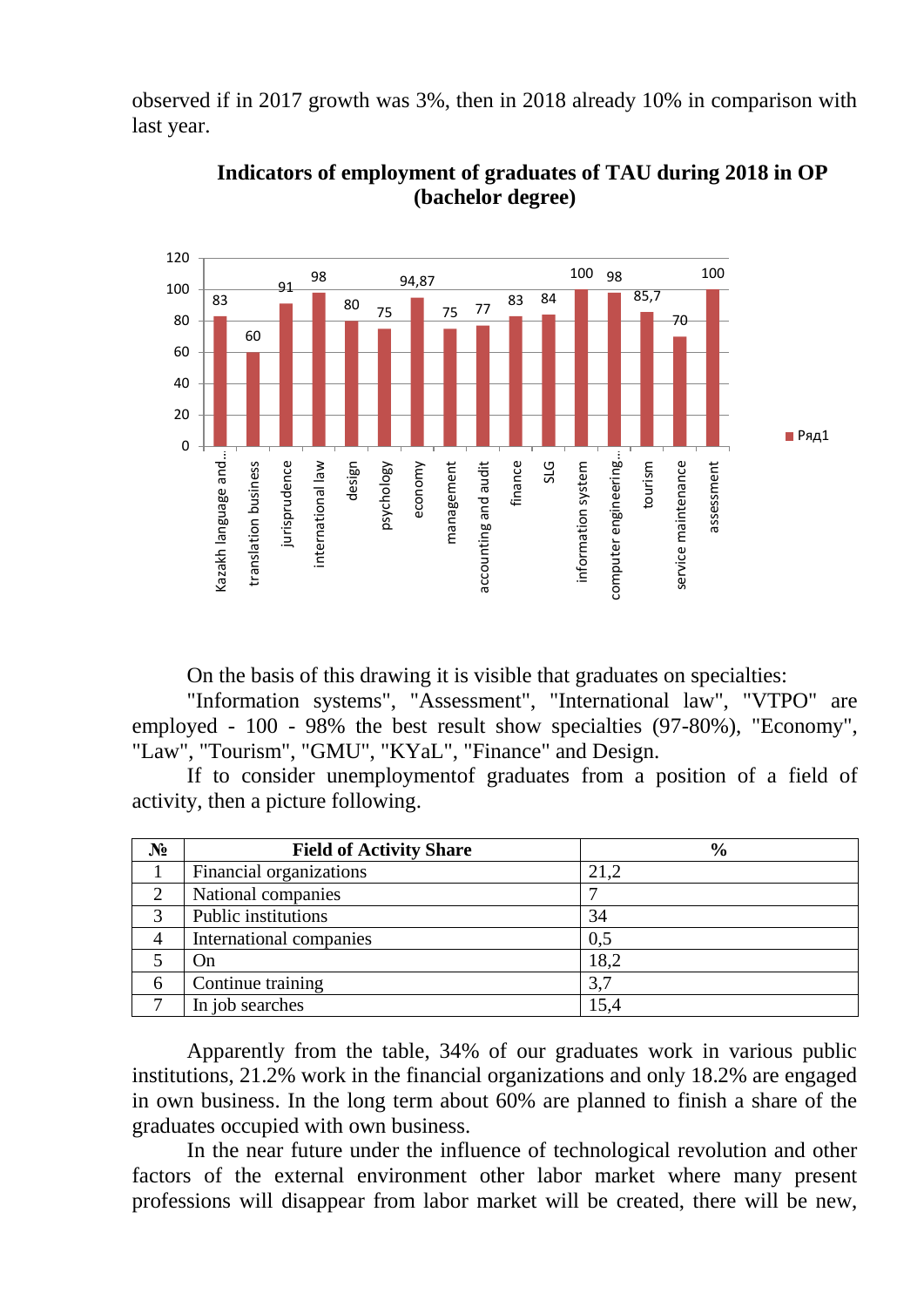other type of activity will be demanded qualitatively. Experts describe the next decades, using VUCA abbreviation - volatility (instability), uncertainty (uncertainty), complexity (complexity) and ambiguity (ambiguity). In VUCA world concrete knowledge will promptly lose relevance, to become outdated in this connection, the person has to be ready to study during all life and to replace several fields of activity and professions. Here so-called metacompetences (softskills) begin to play an important role: flexibility, creativity, critical thinking, communicative skills and others. These metacompetences in many respects are also a basis of enterprise thinking. Them the expert irrespective of traditional "cutting" of the directions and specialties has to have. Just, experts of such plan are trained now by the enterprise universities which come to the forefront in the higher education system now.

In understanding of many, the enterprise university has to train businessmen. It is one of popular beliefs, as well as, the fact that enterprise thinking can be useful only in business. Modern broad approach to definition of business sounds as the activity aimed at finding opportunities outside the available resources. Proceeding from it, enterprise thinking is necessary not only for businessmen, businessmen, but also for hired workers, government employees, public figures and many others. In general, the probability of outcomes in which the enterprise type of thinking and activity will be demanded is high. It will promote improving competitiveness of university graduates in labor market.

Researches of Harvard University show that 85% of success of the worker depend on so-called flexible skills of the skills which are not connected with concrete subject domain the over professional which are responsible for high performance. More than 77% of heads of the foreign large companies consider that personal skills are already not less important, than professional skills. If for hard skills there are confirming certificates and diplomas that the employee has necessary professional skills, then it is much more difficult to prove their existence to Soft skills.

There came time when for the rest of life it is already more one profession not enough. For example, in Sweden study 62% of adult population, in Germany – 42%, in Russia – 15%. All flexible skills stated above correlate with spiritual development program existing in the republic and quite used in the conditions of expansion of the academic and administrative independence of higher education institutions. Work in this direction will be continued.

#### **4. Vision of the Program**

As a result of implementation of the Program of development of TAU university will present itself at education market in the sphere of the higher education the modern competitive university of innovative and enterprise type with the contingent studying more than four thousand people. The number of the created small innovative backs of the companies will be not less than 5, and a share of income from business, innovative and scientific activity not less than 15%.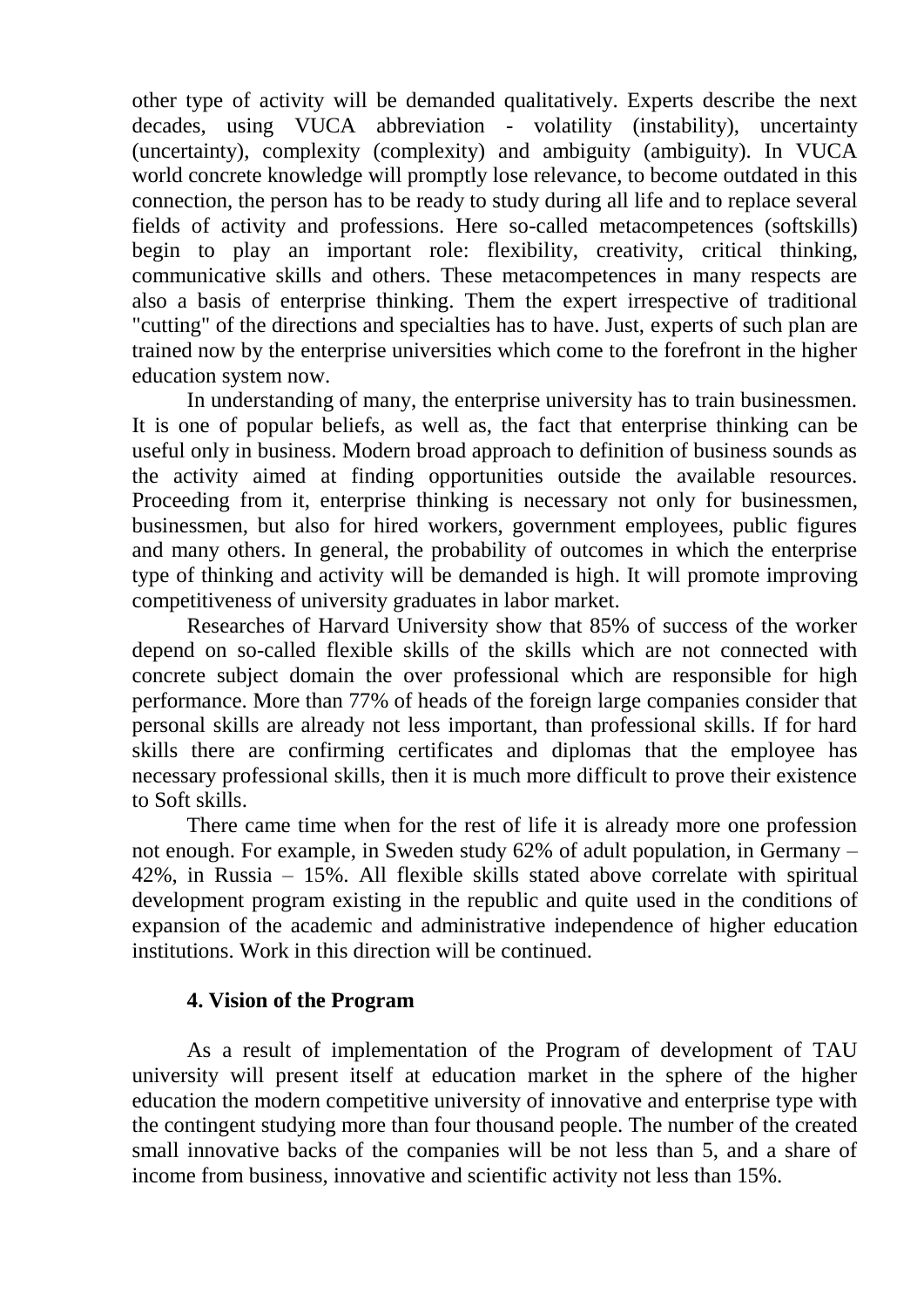In structure of the contingent of the foreign students studying a share will make not less than 10%, and the share of students of the final years which are engaged in business will reach 60%.

All educational programs of TAU university will be captured by additional programs of minor for business and business.

#### **5. Program mission**

Mission of the program of development of TAU university is training of the innovative conceiving, competitive experts capable to make positive changes to the sphere of the professional activity.

TAU university is aimed at training of a new formation with enterprise thinking for branches of national economy.

### **6. Strategic block of the Program of development TAU university:**

### **6.1 The place and a role of TAU university in the system of the higher and postgraduate education of Kazakhstan**

The Turan Astana university with the corporate brand "TAU university" is structural unit of educational corporation "Turan" which part in Astana the Turan college and the International professional academy "Turan Pro" are.

Now TAU university is the large, modern education, scientific, educational and cultural center in the republic which is carrying out training on specialties of education is right, to social sciences and business, natural, humanitarian specialties.

The chronology of important events of the university looks as follows:

1998 – opening of branch of the Turan university in the city of Astana.

2004 – transformation of branch of the Turan university to independent institution "the Turan Astana University.

2007 – entry of the university into the structure of educational corporation "Turan" with a full cycle of training.

2018 – corporate branding of the university in TAU university.

TAU university renders educational services in 16 specialties of a bachelor degree, 10 specialties of a magistracy and 1 specialty of doctoral studies. Now 2574 people study. The faculty for the beginning of March, 2019 made 123 teachers from whom 120 people are regular and 3 part-time workers. Qualitative structure made 17 doctors of science, 46 candidates of science, 3 PhD, 48 masters and 9 experts, 10 professors and 19 associate professors.

In 20 years of the existence of TAU university produced more than 15 thousand experts whose most work in public institutions on labor market. The indicator of employment of graduates in the first year after the termination of the university on average is 75%. TAU university is socially oriented higher education institution which one of priorities in the activity puts rendering social support to students and employees. So, in 2017-18 academic year the social help in a type of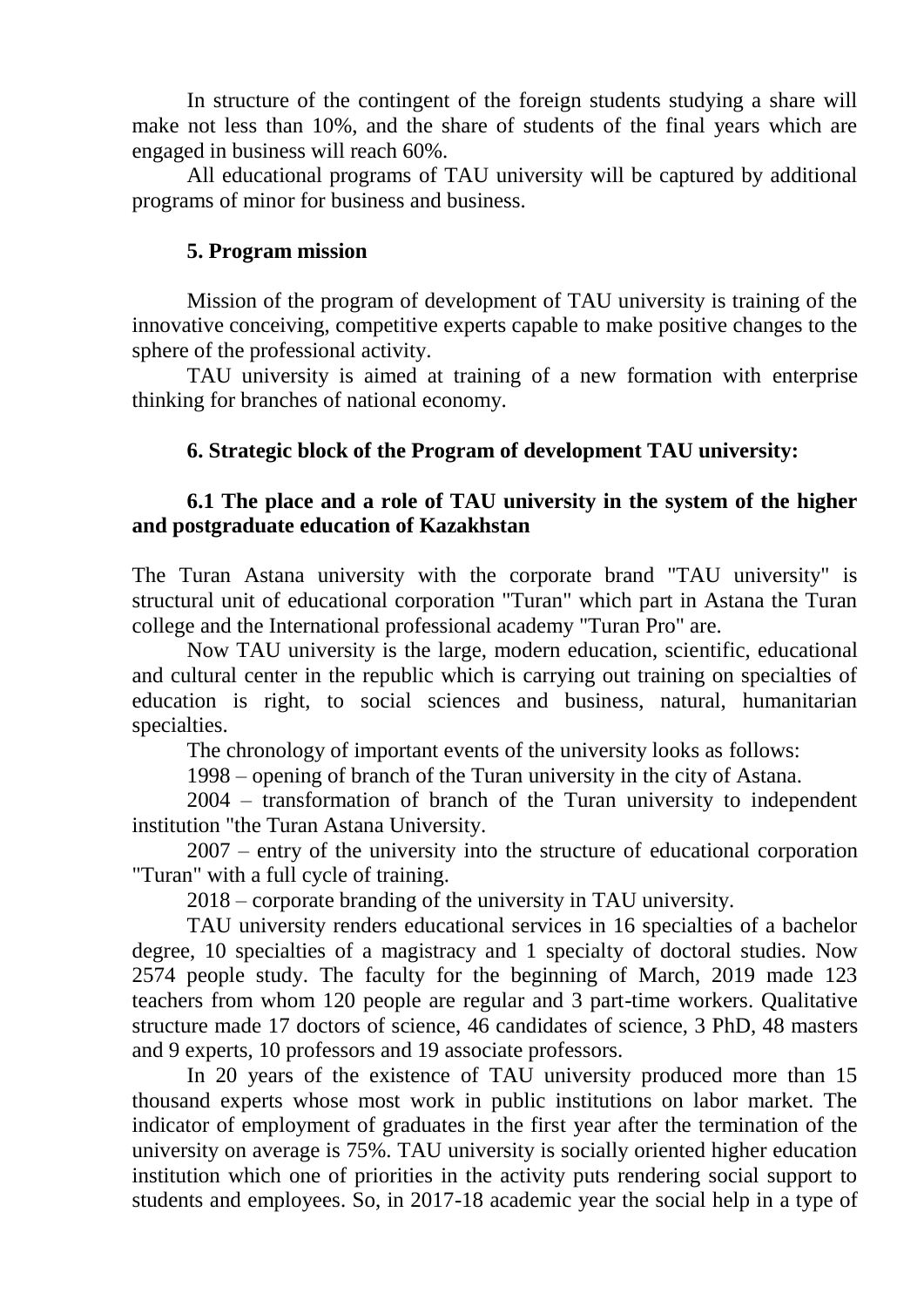privileges on payment for training and payments of scholarships is rendered to students on the sum of 49 million tenges. In 2018-19 academic year privileges in the form of discounts on payment for training in the amount of 10 up to 70% were provided to more than 200 students of the university as rendering social support.

According to results of ranging of higher education institutions on the most successfully implemented educational programs of a bachelor degree and magistracy of the Center of Bologna Process and the academic mobility of Ministry of education and science TAU university indicators in the general rating and ranging of educational programs have not only quantitative, but also qualitative dynamics of growth.

The analysis "The rating of the best higher education institutions of Kazakhstan" on IQAA showed positive dynamics of development of TAU university. So, in 2012 the university took the 14th place, in 2013 – the 13th place, in 2014 – the 12th place, in 2015 – the 6th place, 2016 – 8 place, 2017 – 7 place,  $2018 - 7$  place.

In the Independent rating of higher education institutions of RK in the directions and levels of training of experts which is carried out by the Independent agency of accreditation and rating, TAU university entered "TOP-20", having taken the 16th place in 2018.

By results of the rating of educational programs of National chamber of businessmen of RK "Atameken" with involvement of experts educational programs of the university in 2018 took worthy places among higher education institutions of RK.

| $N_2$          | <b>Baccalaureate</b>             | <b>of</b><br>Place /<br>number<br>participants |
|----------------|----------------------------------|------------------------------------------------|
| 1              | 5B070300 – Informationsystems    | 32/66                                          |
| $\overline{2}$ | $5B070400 - KES$                 | 29/53                                          |
| 3              | $5B050900 - Finance$             | 44/81                                          |
| $\overline{4}$ | 5B050800 – Account and audit     | 19/73                                          |
| 5              | $5B050600 - Economy$             | 45/77                                          |
| 6              | 5B011700 – Kazakh and literature | 34/51                                          |
| $\overline{7}$ | $5B050700 - Management$          | 15/53                                          |
| 8              | $5B090800 -$ Assessment          | 11/13                                          |
| 9              | $5B020700$ – Translationbusiness | 26/40                                          |
| 10             | 5B090200 - Tourism               | 21/40                                          |
| 11             | $5B050300 - Psychology$          | 30/31                                          |
| 12             | 5B030200 - Internationallaw      | 8/12                                           |

In 2018 TAU university underwent institutional accreditation for a period of 5 years till 2023, besides there are certificates on passing of specialized accreditation according to all educational programs.

### **6.2 Academic policy**

The academic strategy of TAU university is directed to realization of studentooriyentirovanny training and improvement of quality of education.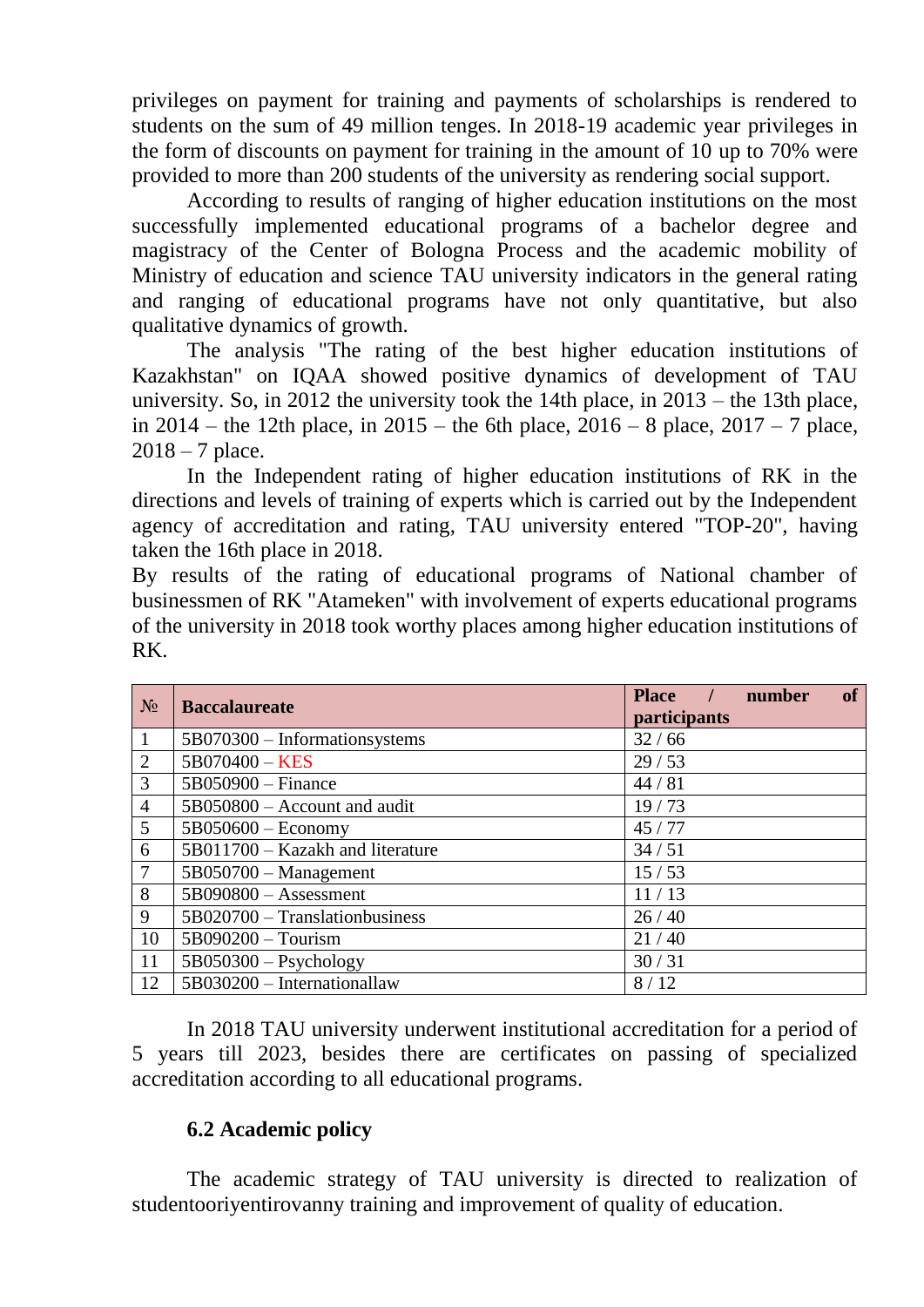In the course of the organization of training TAU university places emphasis on active training, but not passive. The accent is put on critical and analytical studying and understanding, on increase in responsibility and accountability from students. Conditions for providing the raised autonomy of students, interdependence of the teacher and the student, mutual respect in the relations between students and the teacher are created. Reflexive approach to educational process from the teacher and students is provided. The tools allowing students to save up the credits when training in higher education institution are provided. For increase in transparency of results of training and processes of training all conditions are created, the antiplagiatny Strikeplagiarism system (Poland) is started. The principle of process of training of TAU university is the academic honesty which realization one of the main directions of the academic strategy. The principles of the academic honesty, provided in the academic strategy, are:

1) the conscientiousness is an honest, decent performance students of the estimated and not estimated types of studies;

2) implementation of protection of the rights of the author and his successors – recognition of authorship and protection of the works which are subject of copyright by means of the correct transfer of someone else's speech, thoughts and the indication of sources of information in the estimated works;

3) openness – transparency, mutual trust, open exchange of information and the ideas between students and teachers;

4) respect of the rights and freedoms, students – the right of free expression of opinions and ideas;

5) equality – each student provides observance of rules of the academic honesty and equal responsibility for their violation.

The academic policy of the university provided support of flexible curricula and granting to students an opportunity to make own decisions in creation of the training that it also promotes increase in responsibility for own training.

The built academic policy in the conditions of transformation in the university of innovative and enterprise type allows to shift focus from the teacher to the student, and respectively from the fact that it is taught to what is studied. In new conditions the teacher becomes an assistant the facilitator where responsibility for training joint, and process of training is discussed. Students are considered as the personality – their experience, features, abilities of perception, interests and requirements is considered. In these conditions students "design" own contents by means of active training, a reflection, and also by means of researches and opening.

Besides, for improvement of quality of educational activity of TAU university creates the system of internal quality assurance based on the international standards and the managements for ensuring quality of education in the European space of the higher education (ESG).

Now all educational programs of TAU university are exposed to improvement according to new model of education – transition to the new educational technology providing development of activity unlike assimilation of the sum of knowledge. At all departments "TAU university" branches in the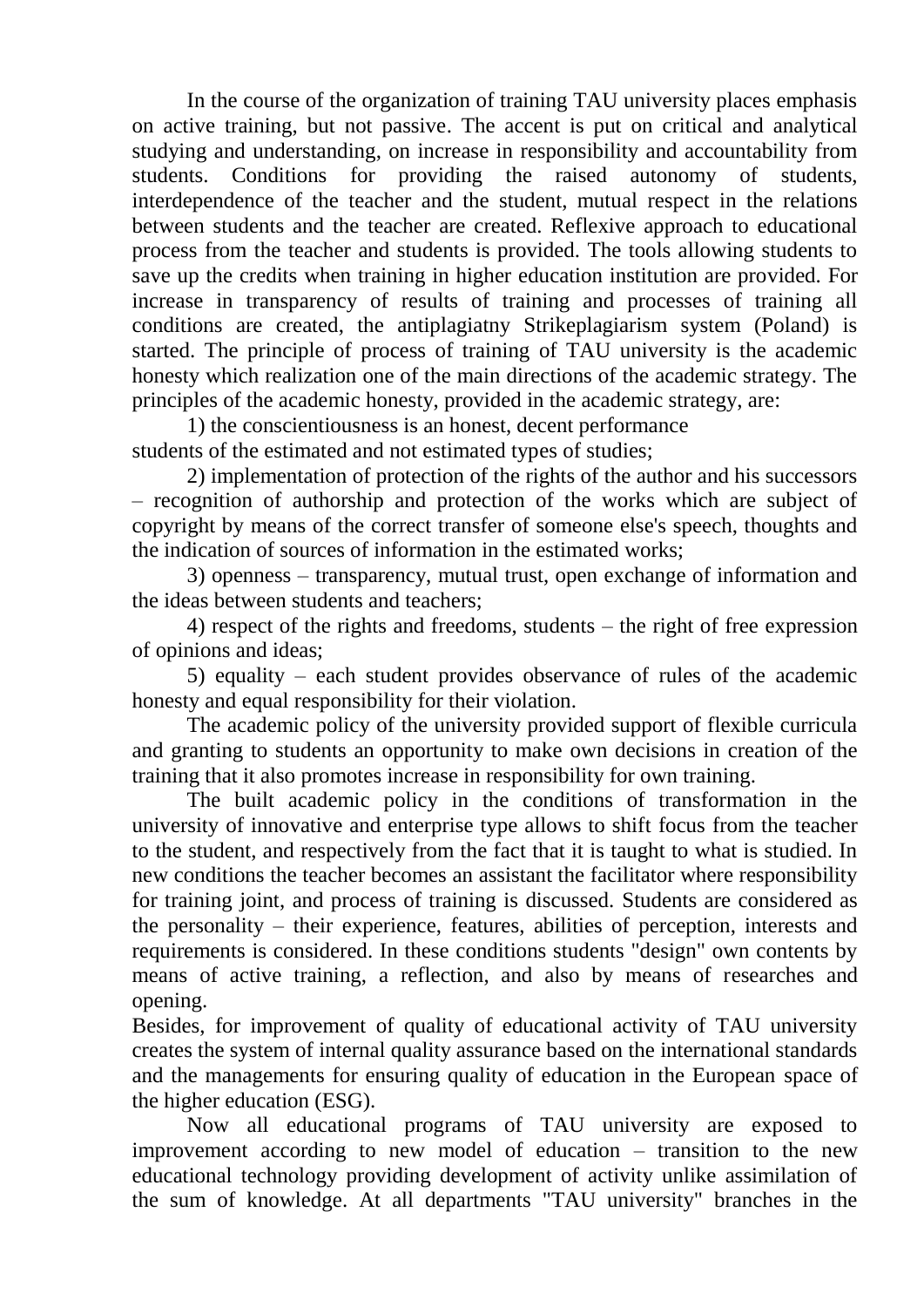institutions corresponding to a profile, the organizations and the enterprises opened. On occupations methods of design education where the student does useful, intelligent work are used, solves real problems from the sphere of future professional activity. The teacher creates such conditions when the student is not just information receiver, and on the contrary, it is a builder of own knowledge. In training the principles of transition from assimilation to generation of knowledge, the so-called CDIO standards are used (Conceive – conceive, – design Design, – realize Implement, – operate Operate).

### **6.3 Development of innovative potential and its achievement**

The innovative capacity of the university reflecting resource and productive components of activity of a higher educational institution is a basis of successful cooperation with the enterprises of real and financial sectors of economy, and also effective participation in the state and international grants.

In the course of formation and development of innovative potential, the university stops being only scientific education center. It is transformed to the special educational and scientific and innovative complex interacting with innovative infrastructure in the form of scientific research institute, developmental productions, design offices, scientific and the research and production centers, the centers of preparation and retraining of personnel, science and technology parks, the innovative and technological centers, business incubators, small and average of the innovative and knowledge-intensive enterprises and business owners.

Innovative capacity of the university is a backbone component of his educational environment. In this quality it has a certain set of characteristics. Its fundamental quality is the ability of professorial teaching staff of the university to continuously produce and reproduce in expanded scale new professional competences and vital meanings at the students, to form at them modern social values and skills of communication with the colleagues and partners.

Innovative capacity of the university is connected with special type of the identity of his employees and students. He assumes presence at them of the personal and professional qualities demanded by development of modern society. Innovative development demands from the professorial building of the university, from students of formation of absolutely certain set of personal characteristics, in particular: the deep need for changes and ability to leave from the power of traditions; creative thinking and ability to find the new ideas and to use them in scientific and educational process, in the practical sphere; pragmatical competences in development and use of adequate social mechanisms of achievement of new result; abilities it is system, predictive to approach selection, the organization of introduction and advance of concrete innovations; abilities to be guided in the conditions of uncertainty and to realize admissible degree of risk; readiness for overcoming constantly arising obstacles, etc.It corresponds to requirements of a modern century

The head of state N.A. Nazarbayev in the performance at opening of year of youth noted about need of involvement of students of final years in business.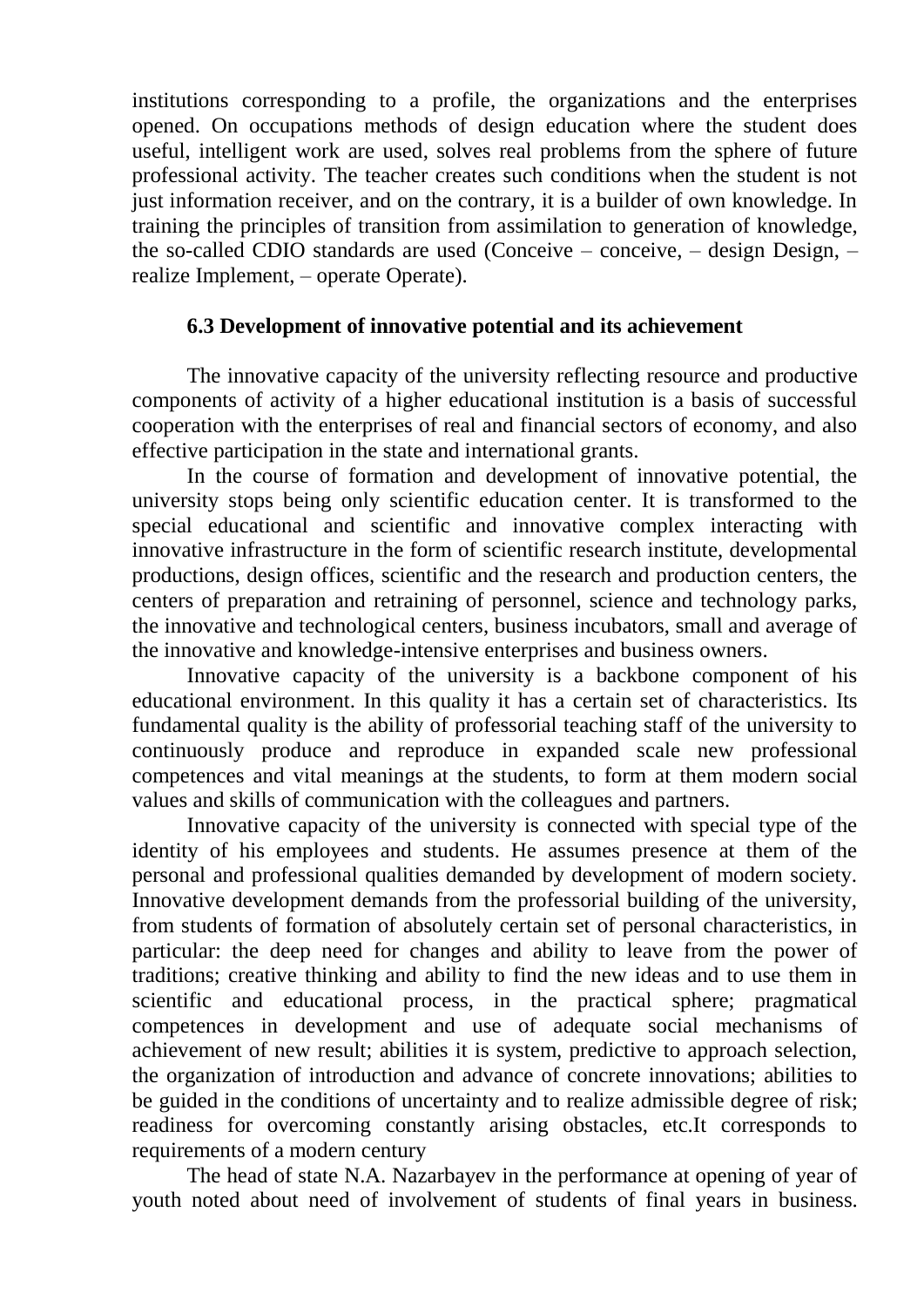"TAU university" in unison to an objective the head of state in the course of the transformation in the university of innovative and enterprise type actively takes the second year steps in this direction. So, at the university in 2017 student's business an incubator of "Startup Univer" which works in 8 various directions was started, involving in business projects more than 150 students. For so short lifetime, business the incubator already implemented such projects as development of board games for development of creative abilities of children with limited opportunities and the organization of their sales by students of specialty "Psychology"; development of excursion routes across Astana during the EXPO-2017 exhibition by students of specialty "Tourism"; opening of student's shop selling image products of "TAU university" students of economic specialties; providing printing services by students of specialty of graphic design and many others. More than 30 business trainings for residents and their teams where as trainers the leading domestic businessmen, the trainer and representatives of funds and chamber of businessmen acted are held. Improvement of educational process by new innovative forms of education, the attempt to develop practical skills of conducting business activity at students was the purpose of creation of such business incubator.

There is a statement that the science is a transformation of money into knowledge, and innovations – transformation of this knowledge into big money, but the problem in higher education institutions is that new knowledge does not turn into innovations. In "TAU university" just we try to solve this problem. For this purpose at the university the whole infrastructure of innovative works is created, more than 35 scientific and educational laboratories, specialized offices from which 4 were open only for last year, such as laboratory of electronics and robotics, language laboratory "I-lab", laboratory of psychodiagnostics and office of graphic design function. For teachers actively pursuing science at the university comfortable conditions are created. Volumes of an academic load are reduced, scientific grants for performance of search researches and support of printing activity to 5 million tenges are allocated. At the university it is planned to enter positions of the teacher of the researcher and the businessman's teacher.

#### **6.4 Commercialization of scientific and technical developments**

TAU university belongs to the category of the universities of a humanitarian and economic profile at which results of scientific research are generally presented in the form of social innovations. It is known that the purpose of social innovations is creating favorable conditions for development of society, through educational activity, leisure, tourism, information and educational activity, development of territories and others.

So, for example, social problems are aging of the population, migration, health, environmental problems, the social conflicts and others. In this regard, modeling of social processes, forecasting of social structure of the region (the cities, families, persons), creation of new cultural forms are relevant. Rules, the ideas, legislative rules, the social movement, mediation or a combination listed can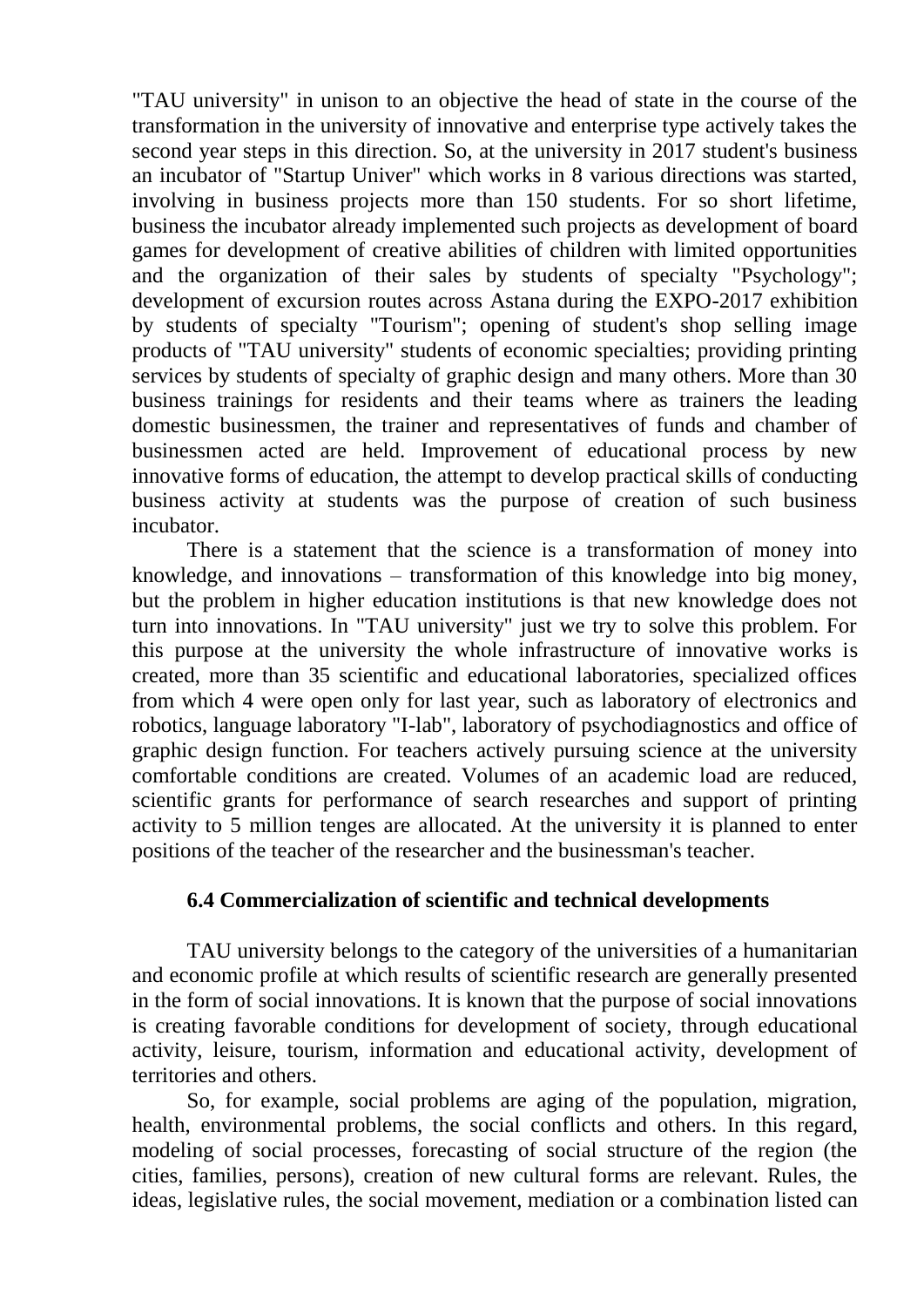be results of social innovations. Scientific developments of the faculty of the university are carried out in the social and humanitarian, economic, legal directions and also design, service and tourism. From technical only the direction of information technologies is captured.

The process of implementation of scientific knowledge traditionally at the university was carried out in a look the hozdogovornykh of research, grant financing of Ministry of education and science RK, etc. Scientists are invited for the solution of a narrow social or production problem.

If earlier at the university poorly imagined process of commercialization of developments, then today, with opening business of an incubator, it schematically is represented as follows:

• execution of the project in the form of the business plan for participation in competitions.

• drawing up advertizing materials for participation in exhibitions, conferences.

- protection of intellectual property.
- selection of team, its training for implementation of the project.
- search of the investor for financing of research work.
- creation of commercial structure.
- production and mailing of advertizing product samples on the enterprises.
- search of the investor in financing of developmental work.
- search of manufacturers of components of products in the project.

• search of the enterprises, the organization and participation in the competitive auction for production of serial lots of products for the enterprises.

The business incubator of "Startup Univer" is the center of innovations TAU university. Students have an opportunity to attend master classes, trainings on a grant basis, thereby getting additional education, improving the competences and developing skills of business activity. Visiting business incubator, residents receive the help in search of dynamic business models and also full support of projects from the original idea to its embodiment in life. Close ties are shown in cooperation with DAMU fund, with National chamber of businessmen of Atameken, with science and technology park of Astana Hub, etc.

For development of enterprise thinking our residents actively participate in various innovative, enterprise forums along with the acting businessmen, investors. For them coaches, the global trainer act.

Work of business incubator takes place in close cooperation with teachers of departments of the university. Active work is carried out among first-year students on training in business bases, within discipline "The creative project", the university provided for students of all specialties. Students prepare various a startup projects which can be implemented also in the university. The startup projects as recording studio, a photographic studio, the project "Hostel", coffee devices in warm stops of Astana, creation of the psychological center of meditation and others are implemented such. From these projects before creation of the small innovative enterprise only one step. For working hours of business incubator already 5 students were registered as the individual entrepreneur.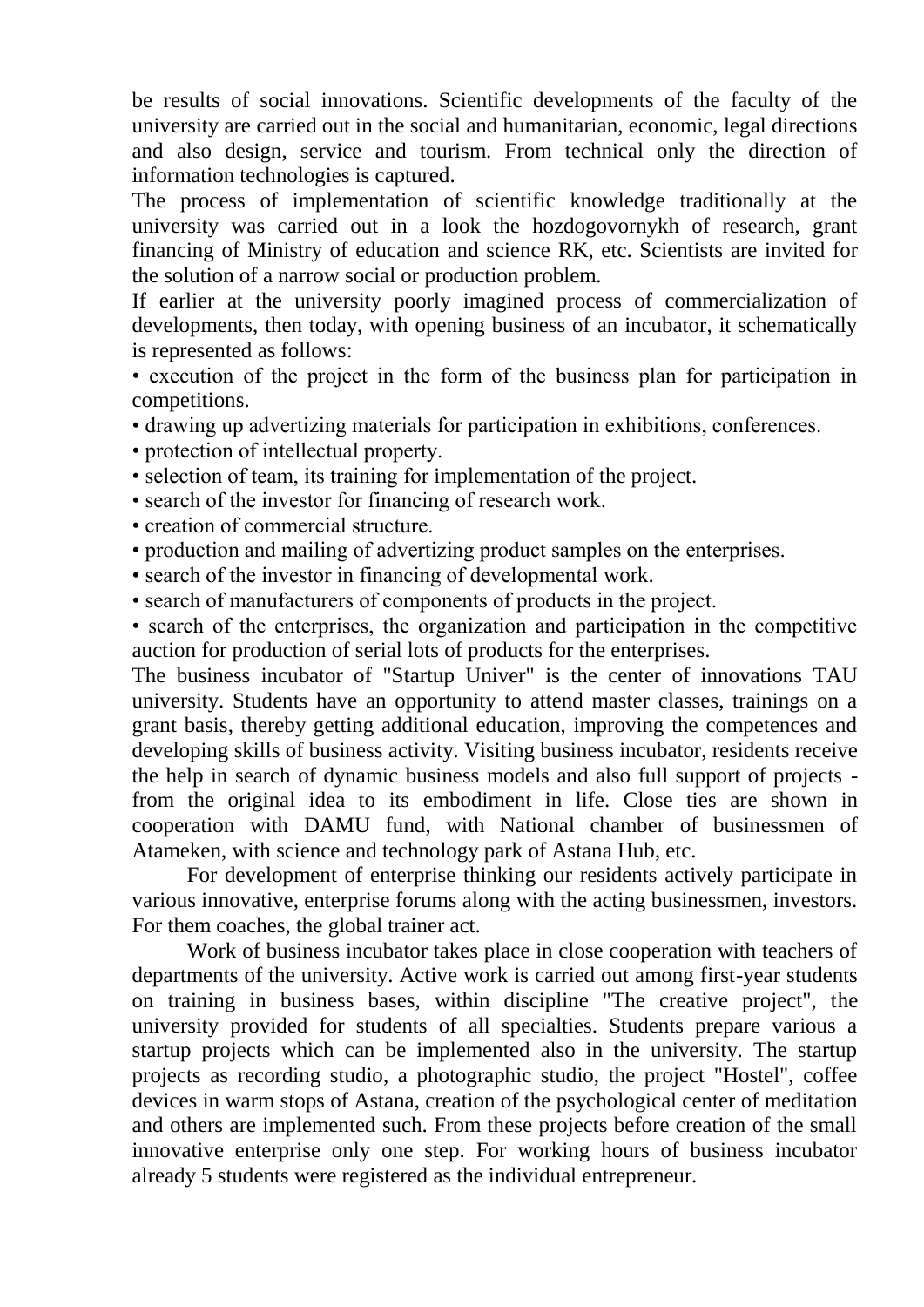### **7. Ways of achievement of a goal of the Program**

Implementation of the Program about five main directions which will promote achievement of a main objective – transformation in the university of innovative and enterprise type will be carried out.

## **1) Transformation of the internal environment:**

Within this direction problems with providing the contingent of the normative legal acts of Ministry of education and science RK studying requirements will be solved. Improvement of marketing activity of the university by creation of design office on transformation of the university will be a priority task. Ensuring growth of the contingent of students by 1.5 times by 2022 will be possible at the correct forming of work of a reception campaign with use of modern marketing tools, the marketing analysis and a research of education market, the correct price and advertizing policy. Opening of new educational programs will also influence these indicators.

Reengineering of internal business processes demands constant improvement in connection with continuous increase in level of informatization and digitalization of the university. For the last two academic years in this direction many indicators therefore internal processes are rather optimized that will facilitate their further improvement are reached. Much attention will be paid to respect for the principles of the academic honesty. Performance of all these tasks has to promote the entry of the university into League of the academic honesty in 2021.

Much attention will be paid to personnel policy as success of all transformation depends on the necessary shots. Growth of a share of TS with academic degrees is planned to be reached by development of the effective program of attraction and adaptation of shots, planning of social packages and also the system of their motivation and stimulation. Personnel training also is priority therefore training of managers and TS in enterprise skills who will act as translators of the ideas of transformation that will promote formation of enterprise thinking and culture at the university is planned.

### **2) Initiation of new types of activity:**

The enterprise university needs new balance between science, education and an innovation. The innovation and design focus should penetrate both education, and scientific research. There will be a change of an image of professionalism. The cross-disciplinary command style of work is approved. In scientific research emphasis will be placed, first of all, on application studies and production of innovations. On the advanced plan the effectiveness of work of business incubator of "Startup Univer" of the university will be put. Building of enterprise culture at the university should provide growth of a share of students to 15% participating in business projects and innovation business activity of the university. Work on implementation of the program of stimulation scientific publications in foreign rating logs and scientific research of TS of the university by selection of internal rectorial grants at the rate to 5 million tenges will be continued. Transformation of new knowledge into innovations and further their commercialization will be a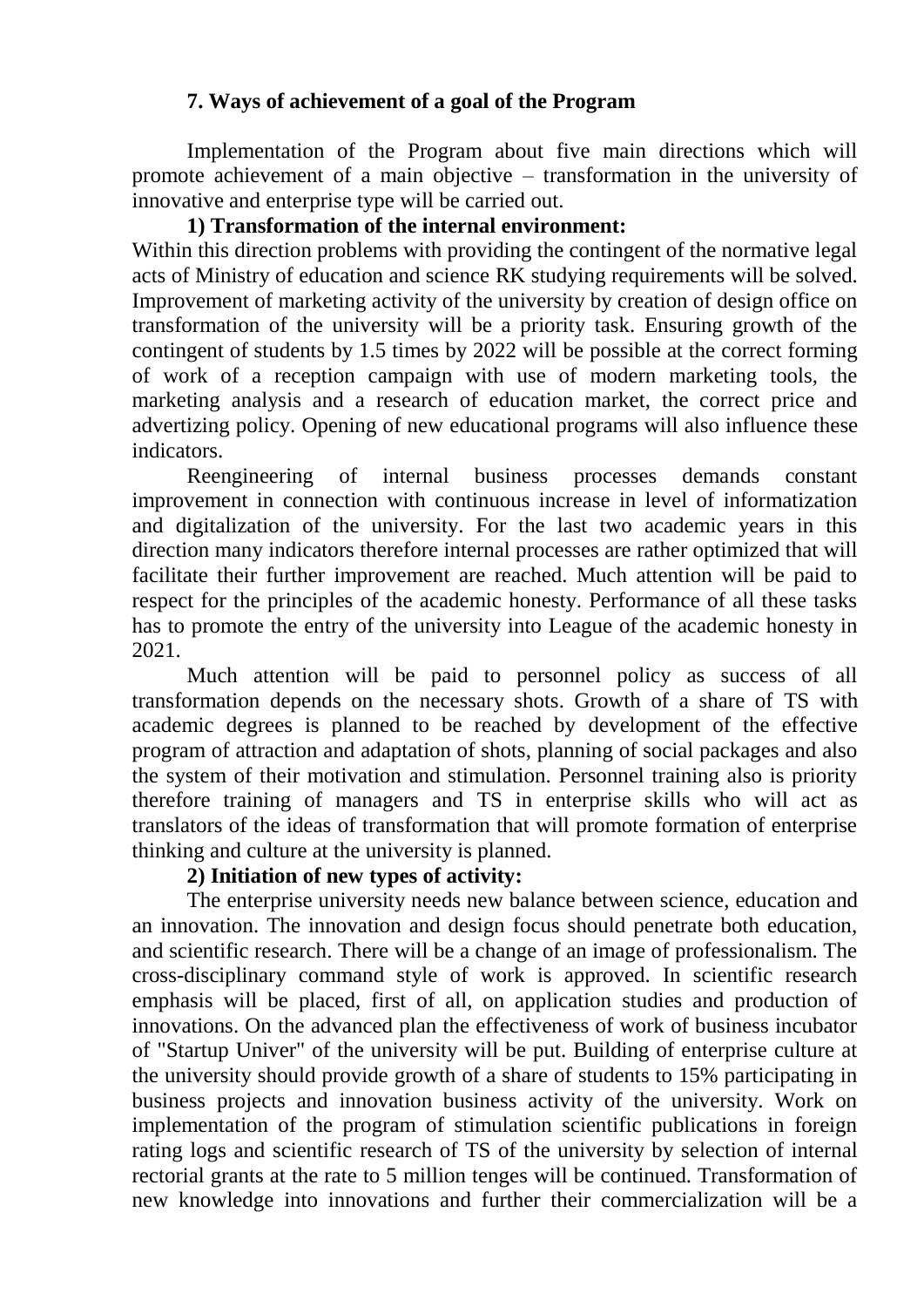priority task of the university. Innovations will turn into startups and the small innovation enterprises which by application of backs technologies will create new sources of income. The number of teachers-researchers and professorsbusinessmen will increase, and a share of the studying final years which are engaged in business by 2022 should be 60%. New knowledge of researchers will have to develop also into monographs, textbooks and manuals. All this should lead to growth of copyright certificates, patents, grantoobladatel of scientific competitions of Ministry of education and science RK and the hozdogovornykh of research.

### **3) Modification of interaction with the external environment:**

The enterprise university modifies interaction with the external environment, including also international relations. The variety of relationship of the university with partners needs to be considered through a principle prism of "A threefold spiral" - business, the power, the university. The university should influence the external environment thanks to two factors: to innovation intellectual potential and enterprise initiative (creative TS and students). The main way of development of the university – to learn to integrate with strategic partners – the universities, technological frameworks, the innovation territories, clusters, the power, the state corporations and to satisfy mutual expectations.

It is necessary to carry out search of strategic partners in the local and global world. It is not necessary to wait until they come, and to offer cooperation. In this question we need to be irrepressible. It is necessary to begin to create the new culture of relationship with partners. Important also (won-won) application of strategy of "win-win" at cooperation.

In adjustment of external relations it is necessary to be guided by such institutional conversions in the higher education as "the higher education without borders" (training abroad), "open education" (training without the academic requirements of online to a basis), "the concept of network training" (use of ICT on ideology of open education) and others.

It is necessary to conduct dialogue concerning the status and autonomy, the state grants, the academic mobility of TS and students with the government, invitations of foreign scientists and to discuss problems of taxation, crediting, leasing, etc.

Implementation of joint programs and initiatives in the region it is also important. TS and students should have ideas of trends of development of business in the city of Astana and the Akmola region. It is necessary to create own design strategy in the region.

On a system basis it is necessary to conduct search of investments on developments of TS and students and grants on training, scientific research and holding actions. Ministry of education and science RK competitions, fund "DAMU" and other industry unions of businessmen, city akimat also matters.

It is necessary to learn to own skills and technologies of attraction of financial resources from potential investors. Increase design culture, make business plans and the feasibility study for commercial projects.

Activation of the international activity will be made: invitation of the leading foreign scientists; creation of the international scientific centers; involvement of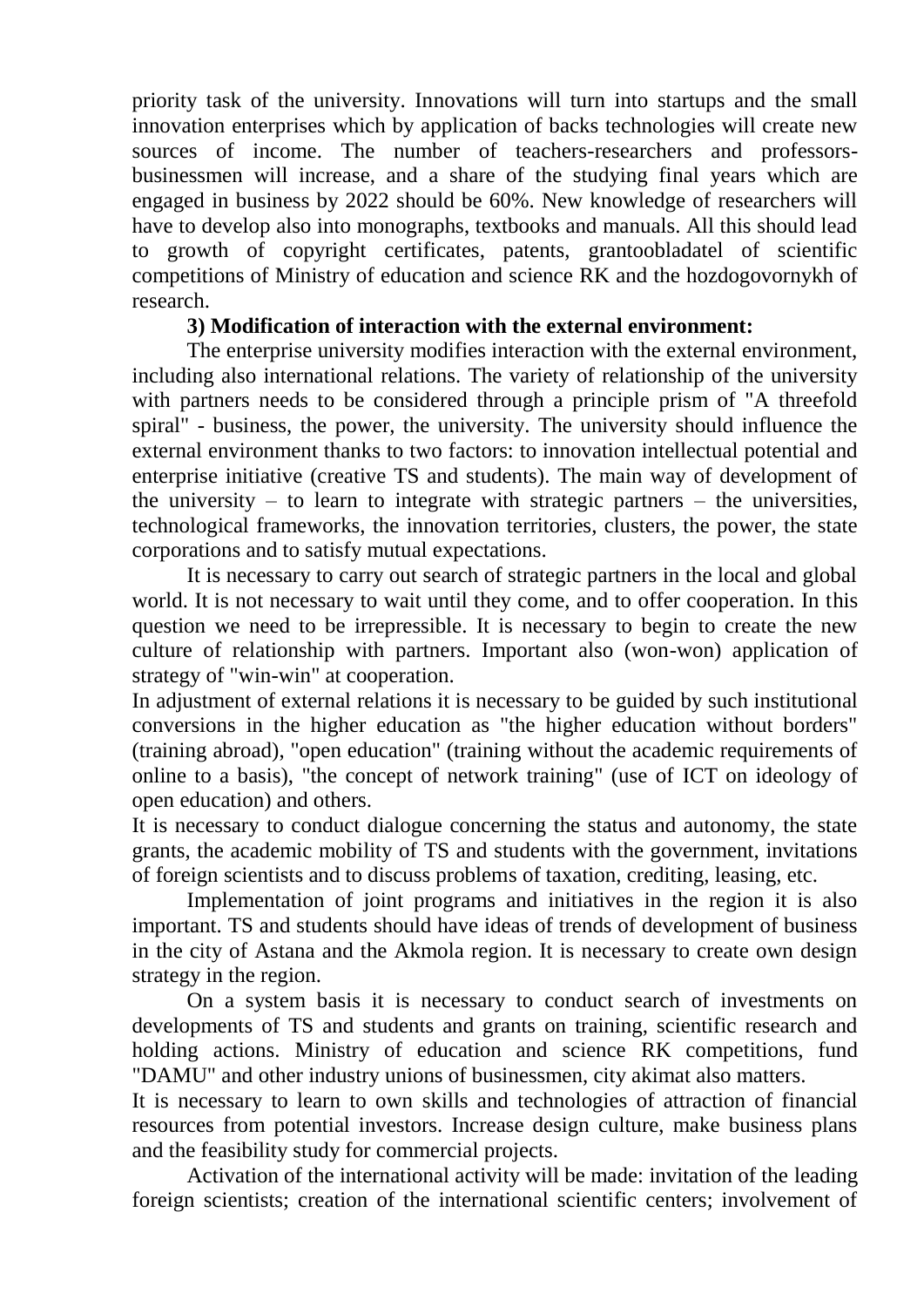foreign students, undergraduates and doctoral candidates; creation at the university of the comfortable international environment of training and communication; lift to higher level knowledge personnel and students of the university of professional English.

### **4) Diversification of financial base:**

Not less important task is diversification of financial base of the university which on a case of temporary difficulties or system decrease in profitability of one segment of activity have to keep afloat all system or compensate losses in the area experiencing recession.

The university of enterprise type cannot depend only on income of the rendered educational services therefore has to have the multichannel system of financing of the activity. The following potential sources of financing are considered by us: realization of educational services; edition and realization of educational and methodical literature; attraction of financial resources from business through joint commercial projects; receipts from implementation of regional orders; state orders; graduates; fundraising (involvement of the sponsor, investor, grantmaking organization, patron or donor), endowment fund.

### **5) Development of enterprisecultures:**

The university will form internal enterprise culture which develops at the expense of own initiative. A starting point is modernization of consciousness of collective, that is it is necessary "to begin to think differently". An exit for limits of usual thinking is required. The problem of formation of innovative and enterprise thinking will equally face both students, and personnel. The idea of business and innovations will turn into a special etos, culture penetrating everyone and everything at the university. Formation of new academic culture is planned. It is necessary to broadcast new logic: "the initiative worker – the excellent worker". Teachers have to become super activists whose activity has to "light" activity of students.

Mass employment of graduates and their successful career advance – one of the main indicators of activity of the university. The university is faced by a problem of formation of "soft skills" at students of Soft skills – leadership, creativity, self-management, orientation to result, participation, commitment, contractual capacity, learning ability, commitment, involvement, etc.

Creation of club space for intellectuals is the priority direction which will be implemented through the organization of informal meetings with successful businessmen, venture cafe for a meeting "without ties", reverent attitude to sponsors, placement of memorable plates with names of donators and others.

## **8. The description of the expected results of implementation of the Program**

As a result of implementation of the Program activity of TAU university will gain systemically the created innovative and enterprise orientation that will provide complex training of the competitive experts with the higher and postgraduate education meeting the modern requirements of the social and economic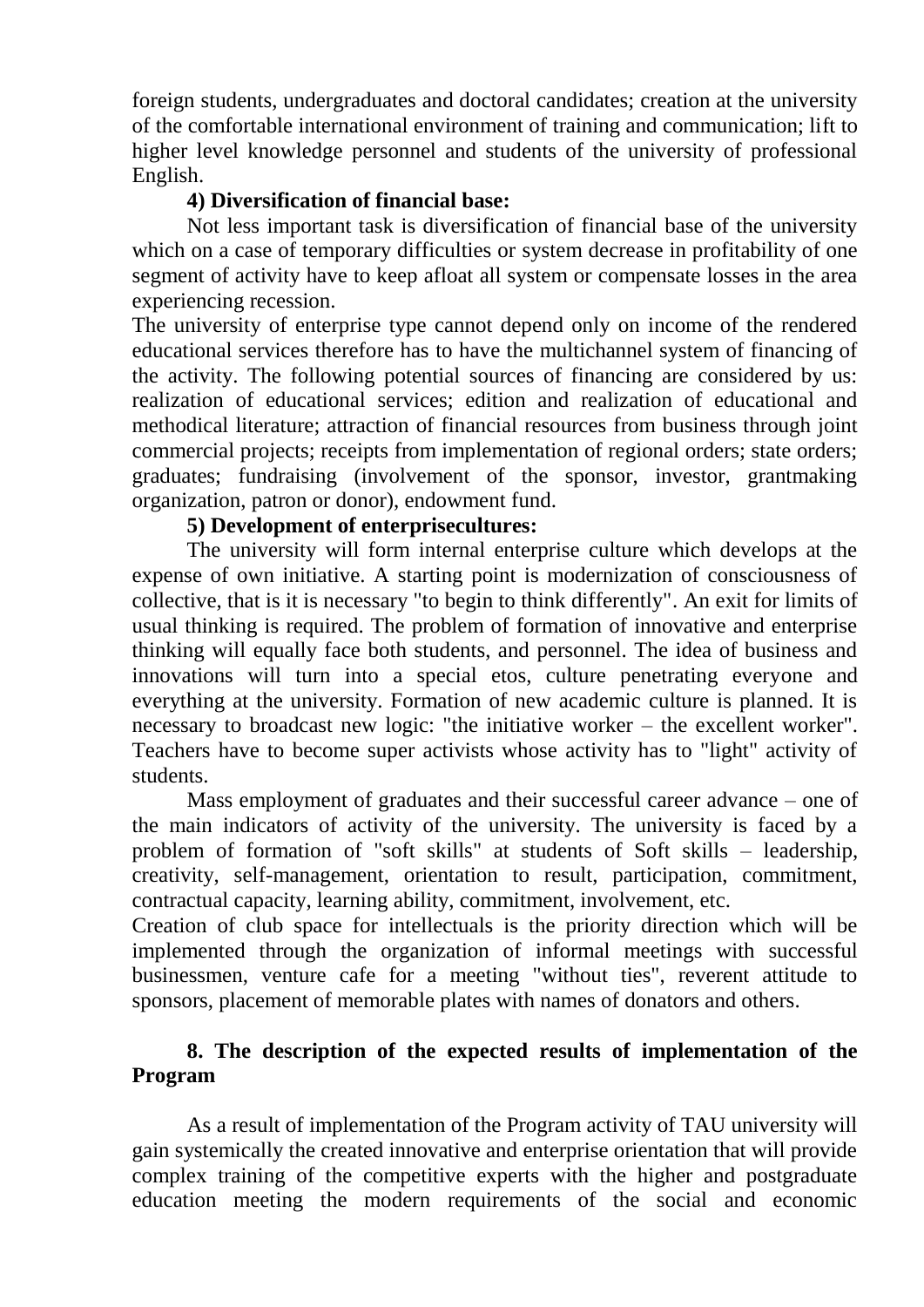environment on the basis of integration of education, science, innovations, production and business.

Conditions for commercialization of results of scientific activity, risk management, expansion of a transfer of knowledge and technologies on the basis of development of business incubators, backs and a startup of the companies will be created. The activity and the involvement of TS in carrying out research and introduction of innovations will be considerably increased, science infrastructure will be modernized and also partnership with business at the national and international levels is significantly expanded. The environment and working conditions promoting formation of the new integrated enterprise culture, scientific keenness, critical thinking, innovations, creativity, collective decision-making and responsibility will be created. It will allow to increase a science contribution to development of economy, to create innovative and enterprise orientation of the university, to increase a share of investment income by results of business, innovative and scientific activity from gross revenue of the university and also to increase the number of the commercialized innovative projects. The principles of corporate management by the university on the basis of effective management and business planning within stage-by-stage realization of the academic, administrative and financial autonomy of higher education institution will gain further development. The transparency of activity of the university and accountability before the public will be provided.

| $N_2$          |                                                                                                                                |                  | In the planning period,  |      |                 |      |
|----------------|--------------------------------------------------------------------------------------------------------------------------------|------------------|--------------------------|------|-----------------|------|
|                | <b>Targetindicators</b>                                                                                                        | Unit<br>rev.     | year                     |      |                 |      |
| $\Pi/\Pi$      |                                                                                                                                |                  | 2019                     | 2020 | 2021            | 2022 |
|                | 1. Transformation of the internal environment of the university                                                                |                  |                          |      |                 |      |
|                | Total contingent of students at the university                                                                                 | Pl.              | 2700                     | 3200 | 3700            | 4200 |
| $\overline{2}$ | TS share with academic degrees                                                                                                 | $\%$             | 50                       | 55   | 60              | 65   |
| 3              | Reengineering of internal business processes                                                                                   | $\%$             | 50                       | 70   | 85              | 100  |
| $\overline{4}$ | Neweducationalprograms                                                                                                         | Un.              | $\overline{\phantom{0}}$ | 3    | $5\overline{)}$ | 10   |
| 5              | Annual growth of the salary of TS                                                                                              | $\%$             | 10                       | 15   | 20              | 25   |
| 6              | National HAOKO rating among higher education<br>institutions of a social and humanitarian profile                              | мест<br>$\Omega$ | 6                        | 5    | $\overline{4}$  | 3    |
| $\overline{7}$ | Accession to League of the academic honesty                                                                                    | $-$ , $+$        |                          |      | $+$             | $+$  |
| 8              | Professional development of heads of structural<br>divisions and TS in the field of the business planning<br>focused on result | P1.              | 7                        | 14   | 20              | 30   |
|                | 2. Initiation of new types of activity                                                                                         |                  |                          |      |                 |      |
| 9              | Share of the students participating in business<br>projects and innovative business activity                                   | $\frac{0}{0}$    | 5                        | 7    | 10              | 15   |
| 10             | Number of copyright certificates and patents                                                                                   | Un.              | 5                        | 10   | 15              | 20   |
| 11             | The number of publications in foreign<br>rating<br>magazines                                                                   | Un.              | 20                       | 25   | 30              | 35   |
| 12             | The number of the published textbooks, manuals and<br>monographs                                                               | Un.              | 40                       | 45   | 50              | 55   |

| 9. Target indicators of the Program of development TAU university |  |  |
|-------------------------------------------------------------------|--|--|
|                                                                   |  |  |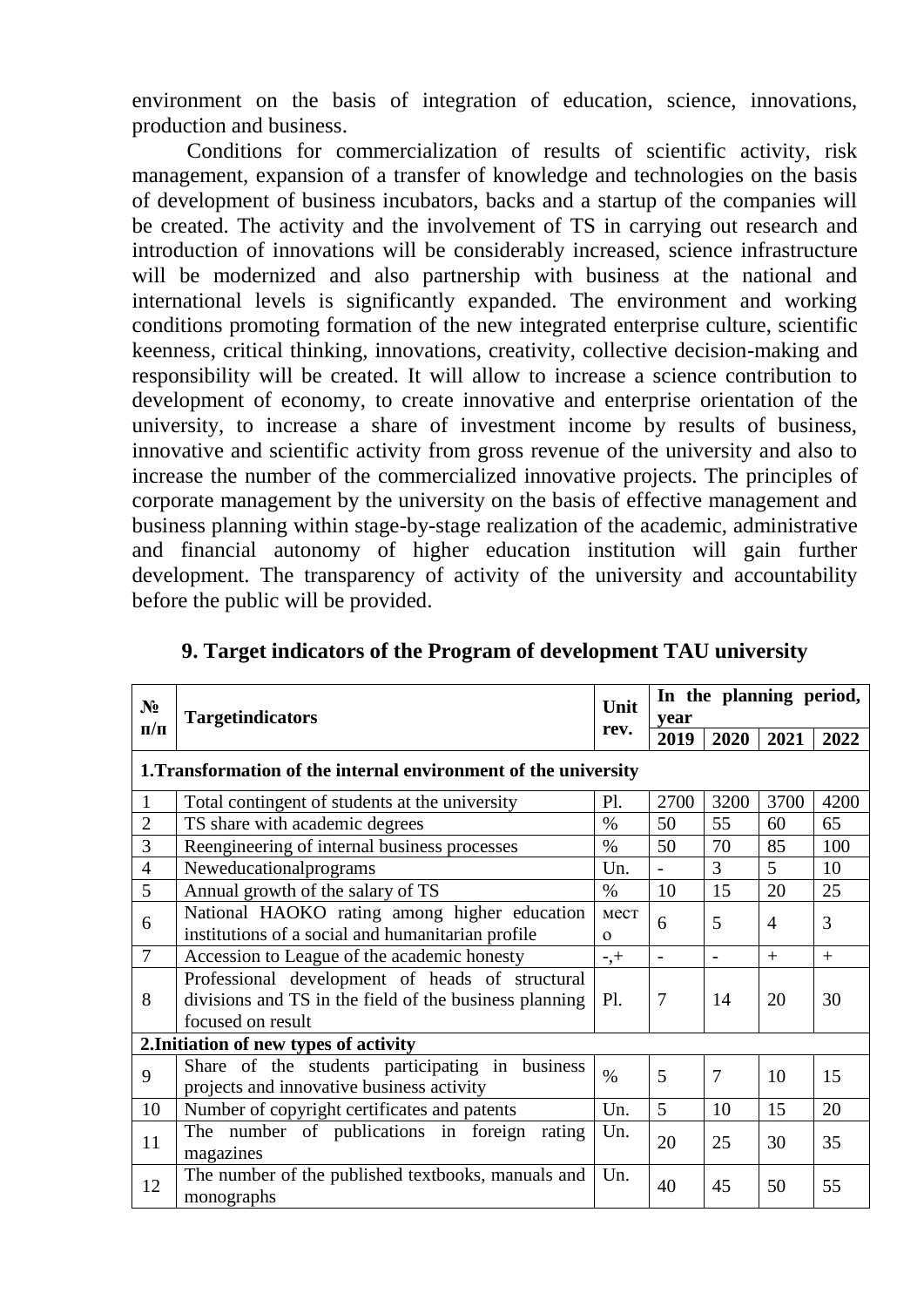| $N_2$     |                                                                                                                                               | Unit       | In the planning period, |                |                |                |
|-----------|-----------------------------------------------------------------------------------------------------------------------------------------------|------------|-------------------------|----------------|----------------|----------------|
| $\Pi/\Pi$ | <b>Targetindicators</b>                                                                                                                       |            | year                    |                |                |                |
|           |                                                                                                                                               | rev.       | 2019                    | 2020           | 2021           | 2022           |
| 13        | The number of the projects participating in MAUN<br>RK'S competitions on grant financing                                                      | Un.        | 3                       | 5              | 10             | 15             |
| 14        | Quantityon the basis of the contract of projects                                                                                              | Un.        |                         | $\overline{7}$ | 14             | 21             |
| 15        | Quantity of the startups grown in business incubator<br>of the university                                                                     | Un.        | 3                       | 5              | $\overline{7}$ | 10             |
| 16        | Creation of the small innovative companies on<br>technology of "backs"                                                                        | Un.        | $\overline{a}$          | $\mathbf{1}$   | $\mathbf{1}$   | 3              |
| 17        | Share of the studying final years which are engaged<br>in business                                                                            | $\%$       | 15                      | 30             | 45             | 60             |
| 18        | Number of teachers-researchers                                                                                                                | Pl.        | $\overline{3}$          | $\overline{7}$ | 10             | 14             |
| 19        | Investments into development of infrastructure of<br>innovative works                                                                         | Mln.<br>tg | 50                      | 75             | 100            | 150            |
|           | 3. Initiation of new types of activity                                                                                                        |            |                         |                |                |                |
| 20        | Number of the international strategic partners of the<br>university                                                                           | Un.        | $\overline{3}$          | 5              | $\overline{7}$ | 10             |
| 21        | Share of foreign citizens from the total number of<br>students at the university                                                              | $\%$       | 3                       | 5              | 7              | 10             |
| 22        | Number of the international scientific<br>centers,<br>schools or laboratories                                                                 | Un.        | 1                       | $\overline{2}$ | 3              | $\overline{4}$ |
| 23        | The number of the invited foreign scientists                                                                                                  | Pl.        | 8                       | 10             | 12             | 15             |
| 24        | The number of students according to programs of the<br>academic mobility in foreign higher education<br>institutions                          | Pl.        | $\overline{7}$          | 9              | 10             | 15             |
| 25        | Share of the state grants and orders studying at a<br>basis                                                                                   | $\%$       | $\overline{4}$          | 6              | 8              | 10             |
| 26        | The number of educational programs in English                                                                                                 | Un.        | $\mathbf{1}$            | $\overline{2}$ | 3              | $\overline{4}$ |
| 27        | and two-degree educational<br>Number<br>of joint<br>programs                                                                                  | Un.        | 1                       | $\overline{2}$ | 3              | $\overline{4}$ |
| 28        | TS share with knowledge of English with existence<br>of the certificate of IELTS                                                              | $\%$       | 10                      | 15             | 20             | 25             |
| 29        | Share of students with knowledge of English with<br>existence of the certificate of IELTS                                                     | $\%$       | 20                      | 30             | 40             | 50             |
| 30        | The number of the projects implemented together<br>with local executive power, funds, etc.                                                    | Un.        | $\overline{2}$          | 3              | 5              | 10             |
| 31        | The number of listeners from foreign countries<br>according to the Foundation program                                                         | Pl.        | $5\overline{)}$         | 15             | 20             | 30             |
| 32        | The number of the international organizations which<br>member is the university                                                               | Un.        | $\overline{2}$          | 3              | $\overline{4}$ | 5              |
| 33        | Quantity of the online courses mastered by students<br>and undergraduates through the training Massive<br>Open Online Courses (MOOC) platform | Pl.        | $\overline{2}$          | 5              | 10             | 15             |
| 34        | The number of students and undergraduates of the<br>projects Enactus, Erasmus which were taking part in<br>the international programs, etc.   | Pl.        | 5                       | 10             | 15             | 20             |
|           | 4. Diversification of financialbase                                                                                                           |            |                         |                |                |                |
| 35        | Share of investment income by results of enterprise,<br>innovative and                                                                        | $\%$       | $\overline{2}$          | 5              | 10             | 15             |
| 36        | Scientificactivity                                                                                                                            | $\%$       | 0,25                    | $\mathbf{1}$   | $\overline{2}$ | 3              |